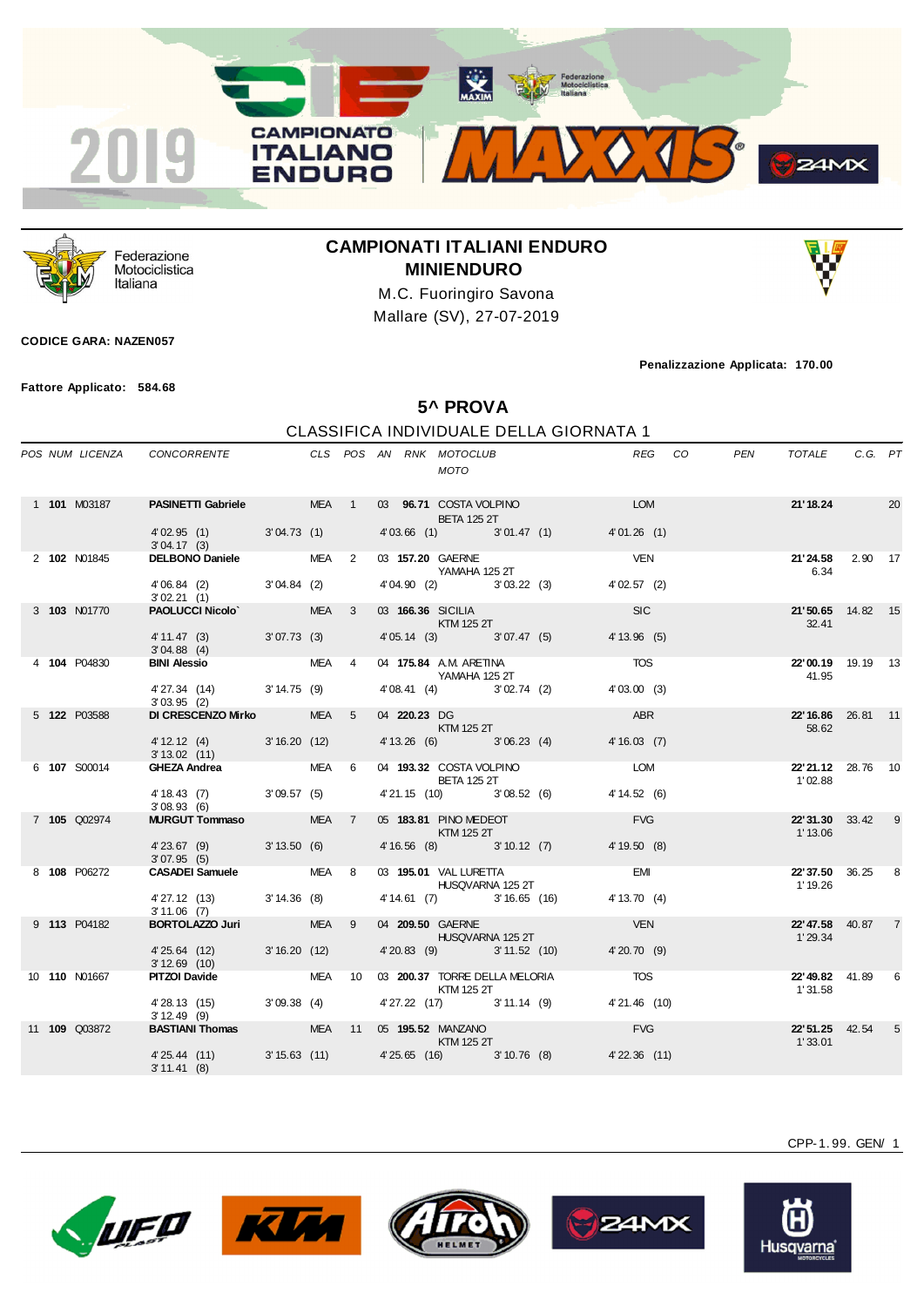**CAMPIONATO** 

**ITALIANO** 

**ENDURO** 

2019



**B**ZAMX

|  |                      | POS NUM LICENZA CONCORRENTE THE CLS POS AN RNK MOTOCLUB                                                    |                |                  |                  | <b>MOTO</b>                                                    |  |                    | REG CO | PEN | TOTALE                             | C.G. PT |   |
|--|----------------------|------------------------------------------------------------------------------------------------------------|----------------|------------------|------------------|----------------------------------------------------------------|--|--------------------|--------|-----|------------------------------------|---------|---|
|  | 12 106 P03589        | DI CRESCENZO Loris MEA 12 04 187.85 DG                                                                     |                |                  |                  | $KTM$ 125 2T                                                   |  | ABR                |        |     | <b>22' 52.46</b> 43.10<br>1' 34.22 |         |   |
|  |                      | $4'17.08$ (6) $3'15.18$ (10) $4'22.61$ (12) $3'21.26$ (26) $4'22.81$ (12)<br>$3'13.52$ (12)<br>3'13.52(12) |                |                  |                  |                                                                |  |                    |        |     |                                    |         |   |
|  | 13 201 P06356        | <b>ELGARI Alberto ELGARI</b>                                                                               |                |                  |                  | MES 1 05 176.33 CROSTOLO<br>KTM 85 2T                          |  | EMI                |        |     | <b>23' 12.83</b> 52.41<br>1'54.59  |         | 3 |
|  |                      | 4'16.50 (5) 3'13.97 (7) 4'13.16 (5) 3'24.69 (34)<br>$3'37.65$ (29)                                         |                |                  |                  |                                                                |  | $4'26.86$ (13)     |        |     |                                    |         |   |
|  | 14 <b>115</b> N01715 | <b>PETROLATI Trevis</b>                                                                                    |                |                  |                  | MEA 13 03 213.85 OVER COMPETITION MX<br>HUSQVARNA 125 2T       |  | <b>MAR</b>         |        |     | 23'31.92 61.15 2<br>2' 13.68       |         |   |
|  |                      | 4' 40.07 (29) 3' 26.16 (26)<br>3'15.21(14)                                                                 |                |                  |                  | 4'28.68 (21) 3'13.64 (11)                                      |  | 4' 28.16 (15)      |        |     |                                    |         |   |
|  | 15 119 Q02047        | <b>GALLO Alessio CALLO</b>                                                                                 |                |                  |                  | MEA  14  04  218.23  NEOTEC<br>$KTM$ 125 2T                    |  | <b>PIE</b>         |        |     | 23'34.30 62.24                     |         |   |
|  |                      | 4'31.00 (18) 3'22.05 (19)                                                                                  |                |                  |                  | 4' 30.19 (23) 3' 18.05 (19)                                    |  | 4'31.96 (18)       |        |     | 2' 16.06                           |         |   |
|  | 16 <b>121</b> R03379 | $3'21.05$ (19)<br>GANDOLFO Cesare MEA 15 04 219.21 CALVARI                                                 |                |                  |                  |                                                                |  | <b>LIG</b>         |        |     | 23'46.26 67.71                     |         |   |
|  |                      | 4' 36.25 (22) 3' 50.22 (67)                                                                                |                |                  |                  | <b>KTM 125 2T</b><br>4'23.38 (13) 3'13.74 (12)                 |  | 4' 27.97 (14)      |        |     | 2' 28.02                           |         |   |
|  | 17 112 P00123        | 3' 14.70 (13)<br><b>GRISENTI Giacomo</b>                                                                   |                |                  |                  | MEA  16  04  208.26  CIVEZZANO                                 |  | <b>PTR</b>         |        |     | 23'47.81 68.41                     |         |   |
|  |                      | 4'23.28 (8) 3'17.70 (15)                                                                                   |                |                  |                  | <b>Example 25 YAMAHA 125 2T</b><br>4' 54.47 (59) 3' 14.94 (13) |  | 4' 36.78 (23)      |        |     | 2' 29.57                           |         |   |
|  | 18 111 Q04298        | 3'20.64(18)<br>SIDOTI Attilio Giuseppe MEA 17 03 207.28 SICILIA                                            |                |                  |                  |                                                                |  | <b>SIC</b>         |        |     | 23'50.41 69.60                     |         |   |
|  |                      | 4'38.41 (26) 3'21.40 (18)                                                                                  |                |                  |                  | HUSQVARNA 125 2T<br>4'31.40 (26) 3'21.20 (25)                  |  | 4'38.05 (24)       |        |     | 2' 32.17                           |         |   |
|  | 19 202 Q00144        | 3'19.95(17)<br>$MEL$ Davide                                                                                |                | MES <sub>2</sub> |                  | 05 191.89 GAERNE                                               |  | <b>VEN</b>         |        |     | 23'51.40 70.06                     |         |   |
|  |                      | 4'30.76 (17) 3'20.26 (16)                                                                                  |                |                  |                  | KTM 85 2T<br>4' 22.07 (11) 3' 25.04 (36)                       |  | 4' 33.07 (21)      |        |     | 2' 33.16                           |         |   |
|  | 20 118 Q04238        | 3' 40.20 (34)<br><b>BUSATTA Giancarlo</b>                                                                  |                |                  |                  | MEA 18 05 217.47 BERGAMO                                       |  | <b>LOM</b>         |        |     | 23'52.41 70.52                     |         |   |
|  |                      | 4' 39.73 (27) 3' 16.48 (14)                                                                                |                |                  |                  | YAMAHA 125 2T<br>4'25.08 (15) 3'14.97 (14)                     |  | 4' 57.30 (42)      |        |     | 2' 34.17                           |         |   |
|  | 21 207 Q00026        | 3'18.85(15)<br><b>SCARDINA Pietro SCARDINA Pietro</b>                                                      |                | MES 3            |                  | 05 217.48 VALDISIEVE                                           |  | <b>TOS</b>         |        |     | 23'56.13 72.22                     |         |   |
|  |                      | 4'25.18 (10) 3'34.11 (37)                                                                                  |                |                  |                  | <b>Example 25 YAMAHA 85 2T</b><br>4'27.46 (18) 3'17.12 (18)    |  | 4' 32.30 (19)      |        |     | 2' 37.89                           |         |   |
|  | 22 204 S00411        | $3'39.96$ (33)<br><b>CORSI Valentino</b>                                                                   |                | MES 4            |                  | 05 210.62 G.S.FIAMME ORO MILANO                                |  | <b>EXAMPLE LOM</b> |        |     | 24'03.46 75.57                     |         |   |
|  |                      |                                                                                                            |                |                  |                  | <b>HUSQVARNA 85 2T</b>                                         |  |                    |        |     | 2' 45.22                           |         |   |
|  |                      | 4' 40.32 (30) 3' 26.18 (27)<br>3'46.48(41)                                                                 |                |                  |                  | 4' 23.38 (13) 3' 15.54 (15) 4' 31.56 (17)                      |  |                    |        |     |                                    |         |   |
|  | 23 208 Q01460        | <b>PIERSIGILLI Luca</b>                                                                                    |                |                  |                  | MES 5 06 217.60 OSTRA<br>HUSQVARNA 85 2T                       |  | <b>MAR</b>         |        |     | 24'07.60 77.47<br>2'49.36          |         |   |
|  |                      | 4' 32.72 (19)<br>3' 42.78 (37)                                                                             |                |                  |                  | 3' 25.14 (23) 4' 28.88 (22) 3' 18.28 (20)                      |  | 4'39.80 (25)       |        |     |                                    |         |   |
|  | 24 <b>209</b> R00018 | <b>CAGNONI Simone</b>                                                                                      |                | MES 6            |                  | 06 221.40 BERGAMO<br>KTM 85 2T                                 |  | LOM                |        |     | 24'15.38 81.03<br>2'57.14          |         |   |
|  |                      | 4'36.66 (23)<br>3'39.39(32)                                                                                | $3'25.59$ (24) |                  |                  | 4' 30.22 (24) 3' 20.45 (24)                                    |  | 4' 43.07 (27)      |        |     |                                    |         |   |
|  | 25 <b>203</b> S01221 | <b>TORTORETO Federico</b>                                                                                  |                | MES <sub>7</sub> | 05 202.73 DG     | KTM 85 2T                                                      |  | ABR                |        |     | 24'22.37 84.22<br>3'04.13          |         |   |
|  |                      | 4'49.00 (41)<br>$3'33.96$ (26)                                                                             | 3'39.15 (46)   |                  |                  | 4'28.15 (20) 3'22.15 (31)                                      |  | 4'29.96 (16)       |        |     |                                    |         |   |
|  | 26 205 Q00143        | <b>COLORIO Luca</b>                                                                                        | MES 8          |                  | 05 210.78 GAERNE | KTM 85 2T                                                      |  | <b>VEN</b>         |        |     | 24'24.02 84.98<br>3'05.78          |         |   |
|  |                      | 4'30.69 (16)<br>3'33.97(27)                                                                                | $3'23.19$ (20) |                  |                  | 4'58.04 (64) 3'16.77 (17)                                      |  | 4' 41.36 (26)      |        |     |                                    |         |   |







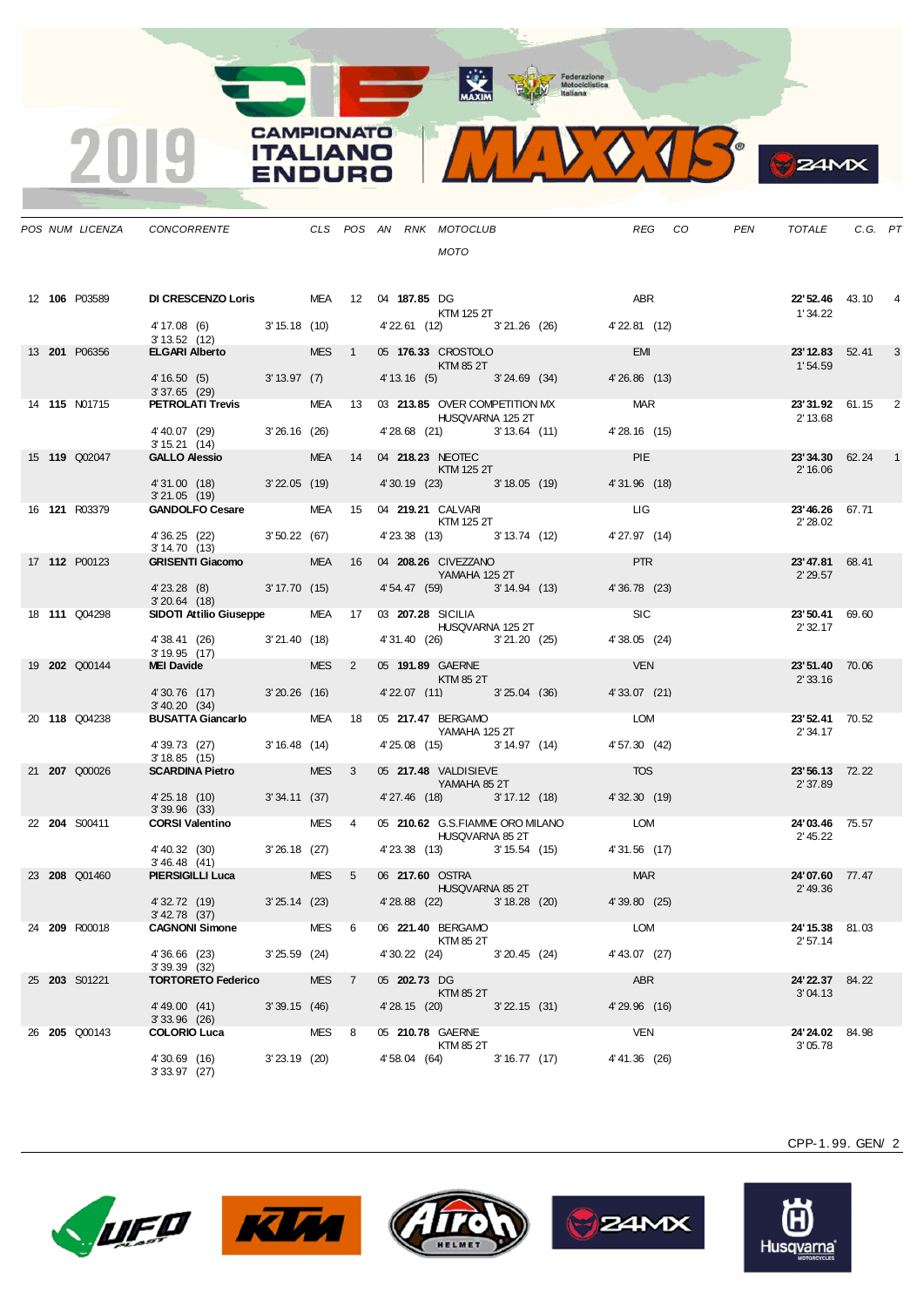

**B**Z4MX

|  | POS NUM LICENZA      | <b>CONCORRENTE</b>                                                                         |                |       |               | CLS POS AN RNK MOTOCLUB<br><b>MOTO</b>                     |                |                                              |               | REG COPEN | TOTALE                      | C.G. PT |  |
|--|----------------------|--------------------------------------------------------------------------------------------|----------------|-------|---------------|------------------------------------------------------------|----------------|----------------------------------------------|---------------|-----------|-----------------------------|---------|--|
|  | 27 127 P00270        | FOSSATI Andrea MEA 19 03 234.82 COSTA VOLPINO LOM                                          |                |       |               | <b>BETA 125 2T</b>                                         |                |                                              |               |           | 24'26.21 85.98<br>3'07.97   |         |  |
|  |                      | 4' 44.57 (33) 3' 25.90 (25) 4' 33.72 (28) 3' 25.56 (37) 4' 45.34 (30)<br>3'31.12(24)       |                |       |               |                                                            |                |                                              |               |           |                             |         |  |
|  | 28 <b>206</b> Q00016 | 3'31.12 (24)<br>VERZEROLI Manuel MES 9 05 213.04 BERGAMO                                   |                |       |               | <b>KTM 85 2T</b>                                           |                |                                              | LOM           |           | 24'29.04 87.27<br>3' 10.80  |         |  |
|  |                      | 4' 54.69 (54) 3' 24.50 (22)<br>3'36.97(28)                                                 |                |       |               |                                                            |                | 4' 40.73 (37) 3' 18.37 (21)                  | 4' 33.78 (22) |           |                             |         |  |
|  | 29 125 S03456        | <b>GUERRA Alessandro</b>                                                                   |                |       |               | MEA 20 04 <b>229.71</b> BERGAMO<br>KTM 125 2T              |                |                                              | LOM           |           | 24'32.42 88.82<br>3' 14.18  |         |  |
|  |                      | 4'45.10 (34) 3'20.91 (17)<br>3' 19.76 (16)                                                 |                |       |               |                                                            |                | 4'27.90 (19) 3'21.32 (28)                    | 5' 17.43 (63) |           |                             |         |  |
|  | 30 <b>120</b> N02975 | <b>BOCCONI Andrea</b>                                                                      |                |       |               | MEA 21 04 218.88 MX REVEL<br>HUSQVARNA 125 2T              |                |                                              | LOM           |           | 24'33.36 89.25<br>3' 15.12  |         |  |
|  |                      | 4' 53.75 (50) 3' 37.27 (41)<br>3'23.93 (21)                                                |                |       |               | 4'31.92 (27) 3'21.26 (26)                                  |                |                                              | 4' 45.23 (29) |           |                             |         |  |
|  | 31 <b>214 Q01007</b> | <b>PRATESI Cosimo</b>                                                                      |                |       |               | MES 10 05 225.54 VALDISIEVE<br><b>Example 25 KTM 85 2T</b> |                |                                              | <b>TOS</b>    |           | 24'35.76 90.35<br>3' 17.52  |         |  |
|  |                      | 4' 37.16 (25) 3' 23.58 (21)<br>3' 41.77 (35)                                               |                |       |               | 4'39.00 (34) 3'20.15 (23)                                  |                |                                              | 4' 54.10 (37) |           |                             |         |  |
|  | 32 140 T01281        | <b>BOANO Samuli</b>                                                                        |                |       |               | MEA 22 05 302.05 DOGLIANI<br><b>BETA 125 2T</b>            |                |                                              | <b>PIE</b>    |           | 24'41.12 92.80<br>3' 22.88  |         |  |
|  |                      | 4' 51.52 (45) 3' 32.50 (35)<br>$3'30.59$ (23)                                              |                |       |               | 4' 36.20 (31) 3' 26.73 (39)                                |                |                                              | 4'43.58 (28)  |           |                             |         |  |
|  | 33 211 R04399        | GHEZZI Luca                                                                                |                |       |               | KTM 85 2T                                                  |                | MES 11 05 224.27 G.S.FIAMME ORO MILANO LOM   |               |           | 24'44.47 94.33<br>3'26.23   |         |  |
|  |                      | 4'35.83 (20) 3'29.60 (30)<br>3' 47.94 (43)                                                 |                |       |               |                                                            |                | 4' 33.99 (29) 3' 21.71 (29)                  | 4' 55.40 (40) |           |                             |         |  |
|  | 34 212 Q00620        | ALCARAS Edoardo MES 12 05 224.43 G.S.FIAMME ORO MILANO                                     |                |       |               | HUSQVARNA 85 2T                                            |                |                                              | LOM           |           | 24'53.33 98.38<br>3'35.09   |         |  |
|  |                      | 4' 36.76 (24)<br>3'50.40(46)                                                               | $3'28.65$ (29) |       |               |                                                            |                | 4' 30.70 (25) 3' 38.59 (66)                  | 4' 48.23 (33) |           |                             |         |  |
|  | 35 <b>142 Q03408</b> | VIZZUTTI Luca                                                                              |                |       |               | MEA 23 03 304.81 GEMONA<br><b>KTM 125 2T</b>               |                |                                              | <b>FVG</b>    |           | 24'53.81 98.60<br>3'35.57   |         |  |
|  |                      | 4' 39.94 (28) 3' 26.51 (28)<br>3'38.03(30)                                                 |                |       |               |                                                            |                | 4' 52.36 (52) 3' 31.34 (49)                  | 4' 45.63 (32) |           |                             |         |  |
|  | 36 <b>131</b> U02463 | <b>BORDONI Edoardo</b>                                                                     |                |       |               | MEA 24 04 250.54 RACING TERNI<br><b>KTM 125 2T</b>         |                |                                              | <b>UMB</b>    |           | 24'56.86 100.00<br>3'38.62  |         |  |
|  |                      | 4' 52.05 (47)<br>3'27.58 (22)                                                              | 3'38.55(43)    |       |               |                                                            |                | 4' 43.56 (41) 3' 24.76 (35)                  | 4' 50.36 (34) |           |                             |         |  |
|  | 37 225 R00956        | <b>GROSSI Nicola</b>                                                                       |                |       |               | MES 13 05 245.33 CROSTOLO<br>HUSQVARNA 85 2T               |                |                                              | <b>EMI</b>    |           | 24'58.08 100.56<br>3'39.84  |         |  |
|  |                      | $4'42.05$ (31) $3'29.90$ (31) $4'36.45$ (32) $3'20.14$ (22) $4'45.51$ (31)<br>4'04.03 (56) |                |       |               |                                                            |                |                                              |               |           |                             |         |  |
|  | 38 <b>216</b> Q02701 | DOGLIO Gabriele MES 14 06 230.12 VITTORIO ALFIERI PIE                                      |                |       |               | KTM 85 2T                                                  |                |                                              |               |           | 25'06.99 104.63<br>3'48.75  |         |  |
|  |                      | 4' 45.90 (36)<br>3'45.14(39)                                                               |                |       |               |                                                            |                | $3'37.88$ (42) $4'41.84$ (38) $3'22.09$ (30) | 4' 54.14 (38) |           |                             |         |  |
|  | 39 <b>126</b> N01843 | PEGORARO Elia                                                                              |                |       |               | MEA 25 04 231.86 GAERNE<br><b>BETA 50 2T</b>               |                |                                              | <b>VEN</b>    |           | 25' 13.45 107.59<br>3'55.21 |         |  |
|  |                      | 4' 53.91 (51)<br>3'31.20(25)                                                               | $3'31.62$ (33) |       |               | 4' 53.33 (56) 3' 30.03 (46)                                |                |                                              | 4' 53.36 (36) |           |                             |         |  |
|  | 40 217 S00416        | <b>GIOACHIN Alessio</b>                                                                    |                |       |               | MES 15 05 230.38 G.S.FIAMME ORO MILANO<br>KTM 85 2T        |                |                                              | LOM           |           | 25'14.82 108.21<br>3'56.58  |         |  |
|  |                      | 4' 36.24 (21)<br>$3'52.26$ (48)                                                            | 3'31.50(32)    |       |               | 4' 40.36 (36)                                              | 3'28.04(40)    |                                              | 5'06.42(51)   |           |                             |         |  |
|  | 41 <b>213</b> S02042 | <b>MELCHIORRI Gabriele</b>                                                                 |                | MEJ 1 |               | 07 225.03 GRAFFIGNANO 1989<br>HUSQVARNA 85 2T              |                |                                              | LAZ           |           | 25'18.58 109.93<br>4'00.34  |         |  |
|  |                      | 4' 45.52 (35)<br>3'55.35(49)                                                               | 3'36.29(39)    |       | 4' 39.67 (35) |                                                            | $3'23.38$ (32) |                                              | 4' 58.37 (43) |           |                             |         |  |

**CAMPIONATO** 

**ITALIANO** 

**ENDURO** 

2019









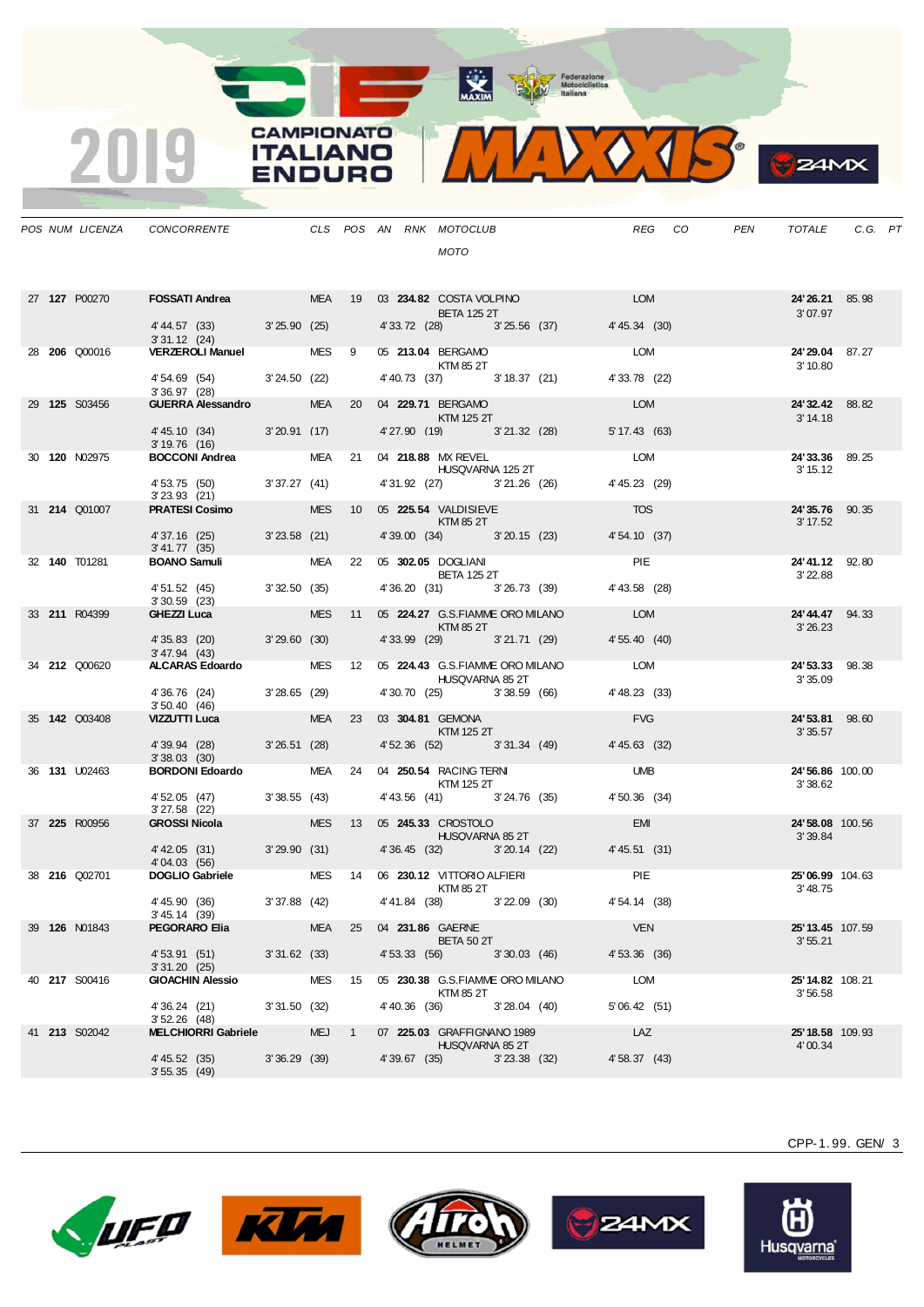

**S**ZAMX

|  | POS NUM LICENZA      | CONCORRENTE                                             |                 |            |                 |               | CLS POS AN RNK MOTOCLUB<br><b>MOTO</b>                                                                                                                                                                                                                       |               |                                           |                | REG CO | PEN | TOTALE                       | C.G. PT |  |
|--|----------------------|---------------------------------------------------------|-----------------|------------|-----------------|---------------|--------------------------------------------------------------------------------------------------------------------------------------------------------------------------------------------------------------------------------------------------------------|---------------|-------------------------------------------|----------------|--------|-----|------------------------------|---------|--|
|  | 42 145 U00658        | <b>SALA Tommaso</b> MEA 26 04 S.R. VITTORIO ALFIERI PIE |                 |            |                 |               |                                                                                                                                                                                                                                                              |               |                                           |                |        |     | 25'22.76 111.85              |         |  |
|  |                      | $4'50.94$ (44) $3'31.74$ (34)<br>3'50.62(47)            |                 |            |                 |               | KTM 125 2T                                                                                                                                                                                                                                                   |               | 4' 43.39 (39) 3' 35.53 (57) 4' 50.54 (35) |                |        |     | 4' 04.52                     |         |  |
|  | 43 116 N01472        | ROSS Francesco <b>ROSS</b>                              |                 |            |                 |               | MEA 27 03 214.20 ROMANS<br><b>TM 125 2T</b>                                                                                                                                                                                                                  |               |                                           | <b>EVG</b>     |        |     | 25'25.86 113.26<br>4'07.62   |         |  |
|  |                      | 4' 51.91 (46) 3' 40.72 (48)<br>$3'21.57$ (20)           |                 |            |                 |               | 5'07.98 (75) 3'51.36 (90)                                                                                                                                                                                                                                    |               |                                           | 4' 32.32 (20)  |        |     |                              |         |  |
|  | 44 <b>132</b> S00240 | MARANGONI Emanuele Paolo MEA 28 03 250.86 MX REVEL      |                 |            |                 |               | KTM 125 2T                                                                                                                                                                                                                                                   |               |                                           | <b>LOM</b>     |        |     | 25' 31.22 115.72<br>4' 12.98 |         |  |
|  |                      | 4' 42.23 (32) 3' 42.86 (51)<br>3'45.98(40)              |                 |            |                 |               | 4' 44.07 (42) 3' 28.77 (43)                                                                                                                                                                                                                                  |               |                                           | 5' 07.31 (53)  |        |     |                              |         |  |
|  | 45 134 R03380        | GINOCCHIO Davide MEA 29                                 |                 |            |                 |               | 04 269.47 CALVARI<br><b>KTM 125 2T</b>                                                                                                                                                                                                                       |               |                                           | <b>LIG</b>     |        |     | 25'37.61 118.64<br>4' 19.37  |         |  |
|  |                      | 4' 56.72 (57) 3' 38.77 (44)<br>3' 42.30 (36)            |                 |            |                 |               |                                                                                                                                                                                                                                                              |               | 4'53.05 (54) 3'31.92 (51)                 | 4'54.85(39)    |        |     |                              |         |  |
|  | 46 <b>222</b> Q02466 | <b>SCUCCHIA Geremy Martin</b>                           |                 |            |                 |               | MES 16 05 237.78 SPOLETO<br><b>KTM 85 2T</b>                                                                                                                                                                                                                 |               |                                           | <b>UMB</b>     |        |     | 25'42.96 121.09<br>4' 24.72  |         |  |
|  |                      | 4' 46.97 (38) 3' 43.03 (54)<br>4'03.71 (55)             |                 |            |                 |               | 4' 43.49 (40) 3' 23.85 (33)                                                                                                                                                                                                                                  |               |                                           | 5' 01.91 (47)  |        |     |                              |         |  |
|  | 47 135 V01928        | <b>SANDRI Lorenzo</b>                                   |                 | <b>MEA</b> | 30 <sup>7</sup> |               | 03 276.66 VERSILIA CORSE<br>$\blacksquare$ $\blacksquare$ $\blacksquare$ $\blacksquare$ $\blacksquare$ $\blacksquare$ $\blacksquare$ $\blacksquare$ $\blacksquare$ $\blacksquare$ $\blacksquare$ $\blacksquare$ $\blacksquare$ $\blacksquare$ $\blacksquare$ |               |                                           | <b>TOS</b>     |        |     | 25' 50.34 124.46<br>4' 32.10 |         |  |
|  |                      | 5' 00.34 (62) 3' 42.88 (52)<br>$3'$ 43.23 $(38)$        |                 |            |                 |               | 4' 49.84 (49) 3' 37.34 (61)                                                                                                                                                                                                                                  |               |                                           | 4'56.71(41)    |        |     |                              |         |  |
|  | 48 220 Q04813        | RUGGERI Bernardo MES 17 05 234.92 MATELICA              |                 |            |                 |               | KTM 85 2T                                                                                                                                                                                                                                                    |               |                                           | <b>MAR</b>     |        |     | 25' 57.37 127.68<br>4' 39.13 |         |  |
|  |                      | 4' 50.00 (43) 3' 39.14 (45)<br>$3' 47.19$ (42)          |                 |            |                 |               | 4'47.24 (44) 3'53.95 (92)                                                                                                                                                                                                                                    |               |                                           | 4' 59.85 (45)  |        |     |                              |         |  |
|  | 49 141 U01647        | SANNAZZARO Gabriele MEA 31                              |                 |            |                 |               | 03 302.31 NEOTEC 2007<br>$\blacksquare$ $\blacksquare$ $\blacksquare$ $\blacksquare$ $\blacksquare$ $\blacksquare$ $\blacksquare$ $\blacksquare$ $\blacksquare$ $\blacksquare$ $\blacksquare$ $\blacksquare$ $\blacksquare$ $\blacksquare$ $\blacksquare$    |               |                                           | <b>PIE</b>     |        |     | 26'02.93 130.22<br>4'44.69   |         |  |
|  |                      | 4' 55.65 (55) 3' 43.36 (56)<br>3'48.22(44)              |                 |            |                 |               | 4' 54.28 (58) 3' 32.44 (53)                                                                                                                                                                                                                                  |               |                                           | $5'08.98$ (55) |        |     |                              |         |  |
|  | 50 <b>138</b> S01175 | RAMPOLDI Jacopo MEA 32 05 293.98 VALLE STAFFORA         |                 |            |                 |               | HUSQVARNA 125 2T                                                                                                                                                                                                                                             |               |                                           | <b>LOM</b>     |        |     | 26'05.71 131.49<br>4' 47.47  |         |  |
|  |                      | 4'47.94 (39)<br>3'38.73(31)                             | 4'06.71 (91)    |            |                 |               | 4' 47.38 (45) 3' 32.92 (55)                                                                                                                                                                                                                                  |               |                                           | 5'12.03(57)    |        |     |                              |         |  |
|  | 51 <b>210</b> Q03546 | <b>ZUCCONI Elia</b>                                     |                 | <b>MES</b> | 18              |               | 05 223.38 VAL LURETTA<br><b>HUSQVARNA 85 2T</b>                                                                                                                                                                                                              |               |                                           | <b>EMI</b>     |        |     | 26' 12.13 134.43<br>4'53.89  |         |  |
|  |                      | 5'01.87 (64)<br>4'00.54 (52)                            | 3'35.58(38)     |            |                 |               | 4' 50.84 (50) 3' 28.05 (41)                                                                                                                                                                                                                                  |               |                                           | 5' 15.25 (60)  |        |     |                              |         |  |
|  | 52 215 R01414        | <b>CABASS Luca</b>                                      |                 | MES        | 19              |               | 05 229.53 CARSO<br><b>KTM 85 2T</b>                                                                                                                                                                                                                          |               |                                           | <b>FVG</b>     |        |     | 26' 15.20 135.83<br>4'56.96  |         |  |
|  |                      | 4' 53.43 (49)<br>4' 02.54 (54)                          | 3'46.02(61)     |            |                 |               |                                                                                                                                                                                                                                                              |               | 4' 58.49 (65) 3' 29.70 (45)               | 5' 05.02 (49)  |        |     |                              |         |  |
|  | 53 223 S05272        | MOSCA Pierpaolo                                         |                 | MEJ 2      |                 |               | 08 239.31 SICILIA<br><b>KTM 85 2T</b>                                                                                                                                                                                                                        |               |                                           | SC             |        |     | 26' 19.00 137.57<br>5'00.76  |         |  |
|  |                      | 5' 14.05 (74)<br>3'59.56(50)                            | $3'$ 42.91 (53) |            |                 |               |                                                                                                                                                                                                                                                              |               | 4'44.97 (43) 3'29.01 (44)                 | 5'08.50(54)    |        |     |                              |         |  |
|  | 54 224 T00208        | <b>MARGARITO Mauro Rolando</b>                          |                 | MES        | 20              |               | 06 239.37 MX REVEL<br>KTM 85 2T                                                                                                                                                                                                                              |               |                                           | LOM            |        |     | 26'21.02 138.49<br>5'02.78   |         |  |
|  |                      | 4' 59.28 (60)<br>4'02.47 (53)                           | 3'36.95(40)     |            |                 | 4'38.45 (33)  |                                                                                                                                                                                                                                                              | 4'03.65 (102) |                                           | 5'00.22(46)    |        |     |                              |         |  |
|  | 55 218 R02055        | <b>PIVETTA Filippo</b>                                  |                 | <b>MEJ</b> | 3               |               | 07 230.49 MANZANO<br>KTM 85 2T                                                                                                                                                                                                                               |               |                                           | <b>FVG</b>     |        |     | 26'26.39 140.95<br>5'08.15   |         |  |
|  |                      | 4' 49.19 (42)<br>4'00.10 (51)                           | $3'$ 43.95 (57) |            |                 |               | 4'55.10 (60) 3'48.67 (83)                                                                                                                                                                                                                                    |               |                                           | 5' 09.38 (56)  |        |     |                              |         |  |
|  | 56 228 U02330        | D'EUSTACHIO Christian                                   |                 | MEJ        | $\overline{4}$  | 07 250.19 DG  | <b>KTM 85 2T</b>                                                                                                                                                                                                                                             |               |                                           | ABR            |        |     | 26'27.43 141.43<br>5'09.19   |         |  |
|  |                      | 4' 53.28 (48)<br>4'20.76 (68)                           | 3'45.12(59)     |            |                 | 4' 47.85 (46) |                                                                                                                                                                                                                                                              | 3'28.24(42)   |                                           | $5'12.18$ (58) |        |     |                              |         |  |

**CAMPIONATO** 

**ITALIANO** 

**ENDURO** 

2019









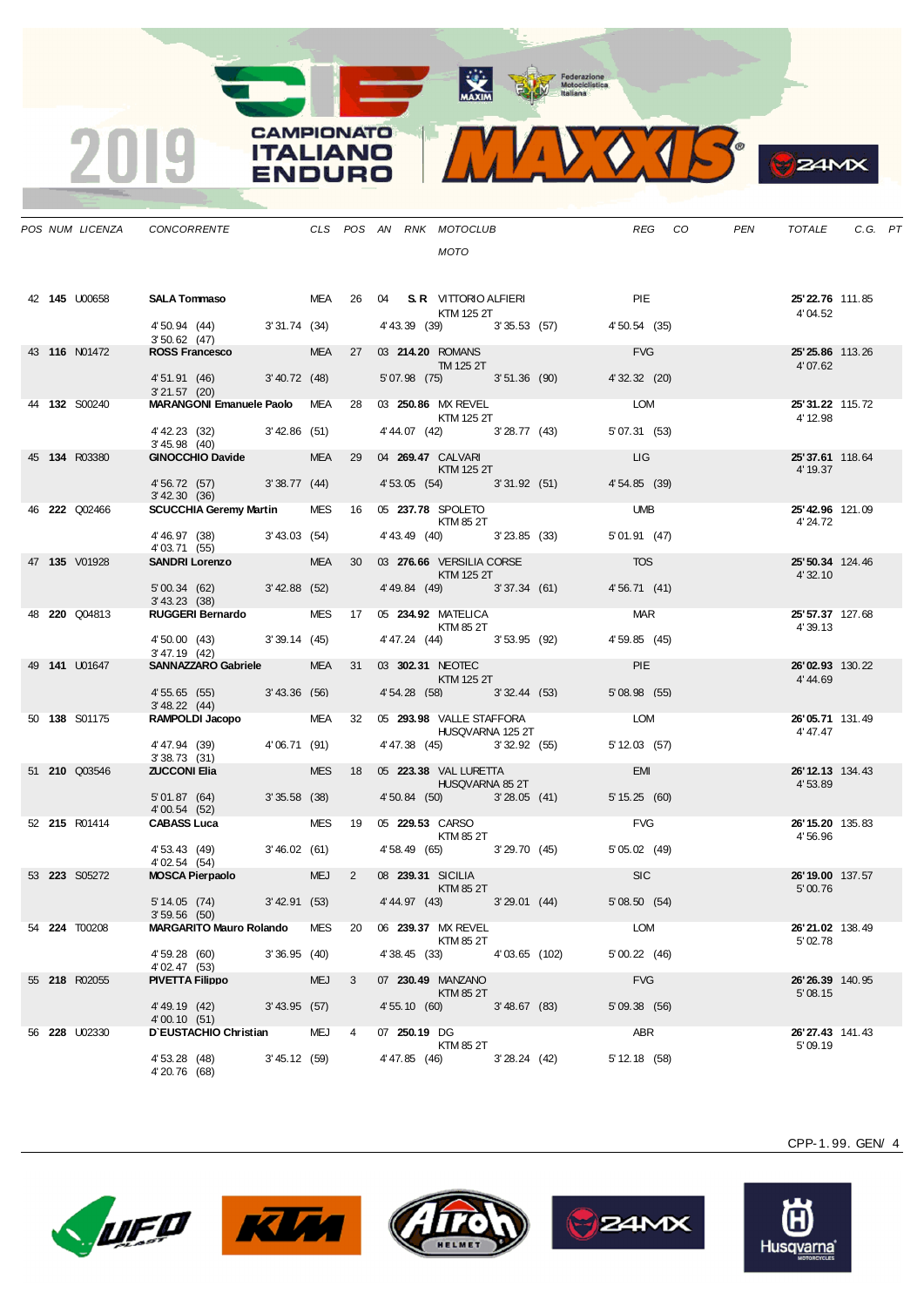

**B** ZAMX

|  | POS NUM LICENZA      | CONCORRENTE                                                       |               |            |    | CLS POS AN RNK MOTOCLUB<br><b>MOTO</b>             |                                         | REG CO          | PEN | TOTALE                      | C.G. PT |
|--|----------------------|-------------------------------------------------------------------|---------------|------------|----|----------------------------------------------------|-----------------------------------------|-----------------|-----|-----------------------------|---------|
|  |                      |                                                                   |               |            |    |                                                    |                                         |                 |     |                             |         |
|  | 57 231 R03518        | PASQUATO Riccardo MES 21 06 261.11 GAERNE                         |               |            |    | <b>KTM 85 2T</b>                                   |                                         | <b>VEN</b>      |     | 26'31.95 143.49<br>5' 13.71 |         |
|  |                      | 4'48.81 (40) 3'47.59 (62)<br>4' 19.91 (66)                        |               |            |    | 4' 57.99 (63) 3' 30.64 (48)                        |                                         | 5' 07.01 (52)   |     |                             |         |
|  | 58 <b>227</b> S00835 | 4 19.91 (66)<br>LEOPARDI Nicolo'                                  |               |            |    | MES 22 06 249.64 CROSTOLO<br>HUSQVARNA 85 2T       |                                         | EMI             |     | 26'33.79 144.34<br>5' 15.55 |         |
|  |                      | 4' 54.51 (52) 3' 40.54 (47)<br>4'20.63 (67)                       |               |            |    | 4'48.66 (47) 3'32.52 (54)                          |                                         | 5' 16.93 (62)   |     |                             |         |
|  | 59 230 Q04589        | <b>PITTALUGA Aurora</b>                                           |               | <b>MES</b> |    | 23    05 <b>260.73</b> CALVARI<br>KTM 85 2T        |                                         | LIG             |     | 26'42.41 148.28<br>5' 24.17 |         |
|  |                      | 4'58.05 (59) 3'44.33 (58)<br>4'04.62 (57)                         |               |            |    | 4' 56.33 (62) 3' 34.28 (56)                        |                                         | 5'24.80(65)     |     |                             |         |
|  | 60 219 U00510        | <b>FERSINI Luca</b>                                               |               |            |    | MES 24 05 230.53 S.A.C.E.<br><b>KTM 85 2T</b>      |                                         | <b>PUG</b>      |     | 26'44.28 149.13<br>5' 26.04 |         |
|  |                      | 4' 54.62 (53) 4' 03.29 (89)<br>4' 19.22 (65)                      |               |            |    | 4' 51.36 (51) 3' 30.44 (47)                        |                                         | 5'05.35(50)     |     |                             |         |
|  | 61 137 M03732        | <b>MINERVINI Riccardo</b>                                         |               |            |    | MEA 33 03 <b>292.36</b> CARSO<br><b>KTM 125 2T</b> |                                         | <b>EVG</b>      |     | 27'01.07 156.81<br>5'42.83  |         |
|  |                      | 5' 20.41 (78) 3' 42.68 (50)<br>4' 11.61 (63)                      |               |            |    | 5'09.28 (78) 3'37.26 (60)                          |                                         | 4'59.83(44)     |     |                             |         |
|  | 62 229 R00578        | <b>PECORARI Samuele</b>                                           |               | MES        | 25 | 06 <b>252.73 SPOLETO</b><br><b>KTM 85 2T</b>       |                                         | <b>UMB</b>      |     | 27'08.71 160.31<br>5' 50.47 |         |
|  |                      | 5'09.51 (69) 3'45.26 (60)<br>4' 10.38 (61)                        |               |            |    | 5' 10.77 (80) 3' 37.55 (63)                        |                                         | $5' 15.24$ (59) |     |                             |         |
|  | 63 136 M02502        | <b>GIVONETTI Elisa</b>                                            |               |            |    | MEA 34 03 <b>283.39</b> AZEGLIO<br>$KTM$ 125 2T    |                                         | <b>PIE</b>      |     | 27'09.37 160.61<br>5'51.13  |         |
|  |                      | 5'09.55 (70) 3'49.36 (66)<br>4'07.82 (58)                         |               |            |    | 4' 58.53 (66) 3' 47.24 (79)                        |                                         | 5'16.87(61)     |     |                             |         |
|  | 64 221 R02940        | <b>GUASTINI Niko</b>                                              |               | MEJ 5      |    | 07 235.67 SARZANA<br>KTM 85 2T                     |                                         | <b>TOS</b>      |     | 27'14.44 162.93<br>5' 56.20 |         |
|  |                      | 6'48.42 (105) 3'32.68 (36)<br>3'48.89(45)                         |               |            |    | 4'36.01 (30) 3'26.30 (38)                          |                                         | $5'$ 02.14 (48) |     |                             |         |
|  | 65 237 S03455        | <b>BUSATTA Cristiano</b>                                          |               | <b>MEJ</b> | 6  | 08 274.64 BERGAMO<br><b>Example 12 KTM 85 2T</b>   |                                         | <b>LOM</b>      |     | 27'22.94 166.82<br>6'04.70  |         |
|  |                      | 4'56.84 (58) 3'56.48 (77)<br>4'21.61 (69)                         |               |            |    | 4'52.53 (53) 3'37.95 (64)                          |                                         | $5'37.53$ (71)  |     |                             |         |
|  | 66 239 T04028        | UTECH Gennaro                                                     |               | MEC 1      |    | KTM 65 2T                                          | 09 276.01 SICILIA RACING MOTORSPORT SIC |                 |     | 27'24.35 167.46<br>6'06.11  |         |
|  |                      | 4' 56.69 (56) 3' 43.26 (55)<br>4' 25.50 (74)                      |               |            |    |                                                    | 5'04.63 (69) 3'40.68 (70)               | $5'33.59$ (70)  |     |                             |         |
|  | 67 250 T00215        | <b>BERGER Alessio</b>                                             |               | <b>MES</b> | 26 | $KTM$ 85 2T                                        | 06 294.48 G.S.FIAMME ORO MILANO         | LOM             |     | 27'28.95 169.57             |         |
|  |                      | 5'21.39 (81) 3'47.97 (64)                                         |               |            |    |                                                    | 4' 53.78 (57) 3' 31.46 (50)             | 5' 43.29 (72)   |     | 6' 10.71                    |         |
|  | 68 146 T02158        | 4' 11.06 (62)<br><b>BOLIS Federico</b>                            |               |            |    | MEA 35 03 S.R. BERGAMO                             |                                         | LOM             |     | 27'29.42 169.78             |         |
|  |                      | 4' 59.29 (61)                                                     | 3'50.53(69)   |            |    | KTM 125 2T<br>5' 22.67 (90) 3' 50.31 (87)          |                                         | 5'18.25(64)     |     | 6' 11.18                    |         |
|  | 69 233 S02929        | 4'08.37 (59)<br><b>SAVI Manuel</b>                                |               | $MEC$ 2    |    | 08 269.01 OSTRA                                    |                                         | <b>MAR</b>      |     | 27'33.64 171.71             |         |
|  |                      | 5'00.84 (63) 4'08.70 (94)                                         |               |            |    | KTM 65 2T<br>5' 10.02 (79) 3' 37.99 (65)           |                                         | 5' 26.10 (66)   |     | 6' 15.40                    |         |
|  | 70 234 T00056        | 4'09.99(60)<br>GIORDANO Gabriele MEJ 7                            |               |            |    | 07 270.84 DOGLIANI                                 |                                         | PIE             |     | 27'35.94 172.76             |         |
|  |                      | 4'46.56 (37)                                                      | 4'25.19 (107) |            |    | YAMAHA 85 2T<br>4' 48.72 (48) 3' 35.72 (58)        |                                         | 5'33.51(69)     |     | 6' 17.70                    |         |
|  | 71 232 Q00414        | 4'26.24 (75)<br><b>ORDONZELLI Edoardo</b> MES 27 05 262.98 PEGASO |               |            |    |                                                    |                                         | <b>TOS</b>      |     | 27'36.00 172.79             |         |
|  |                      | 5'02.33 (65) 4'00.11 (81)<br>4' 24.04 (72)                        |               |            |    | <b>KTM 85 2T</b><br>4' 53.31 (55) 3' 47.49 (80)    |                                         | 5' 28.72 (67)   |     | 6' 17.76                    |         |

**CAMPIONATO** 

**ITALIANO** 

**ENDURO** 

2019









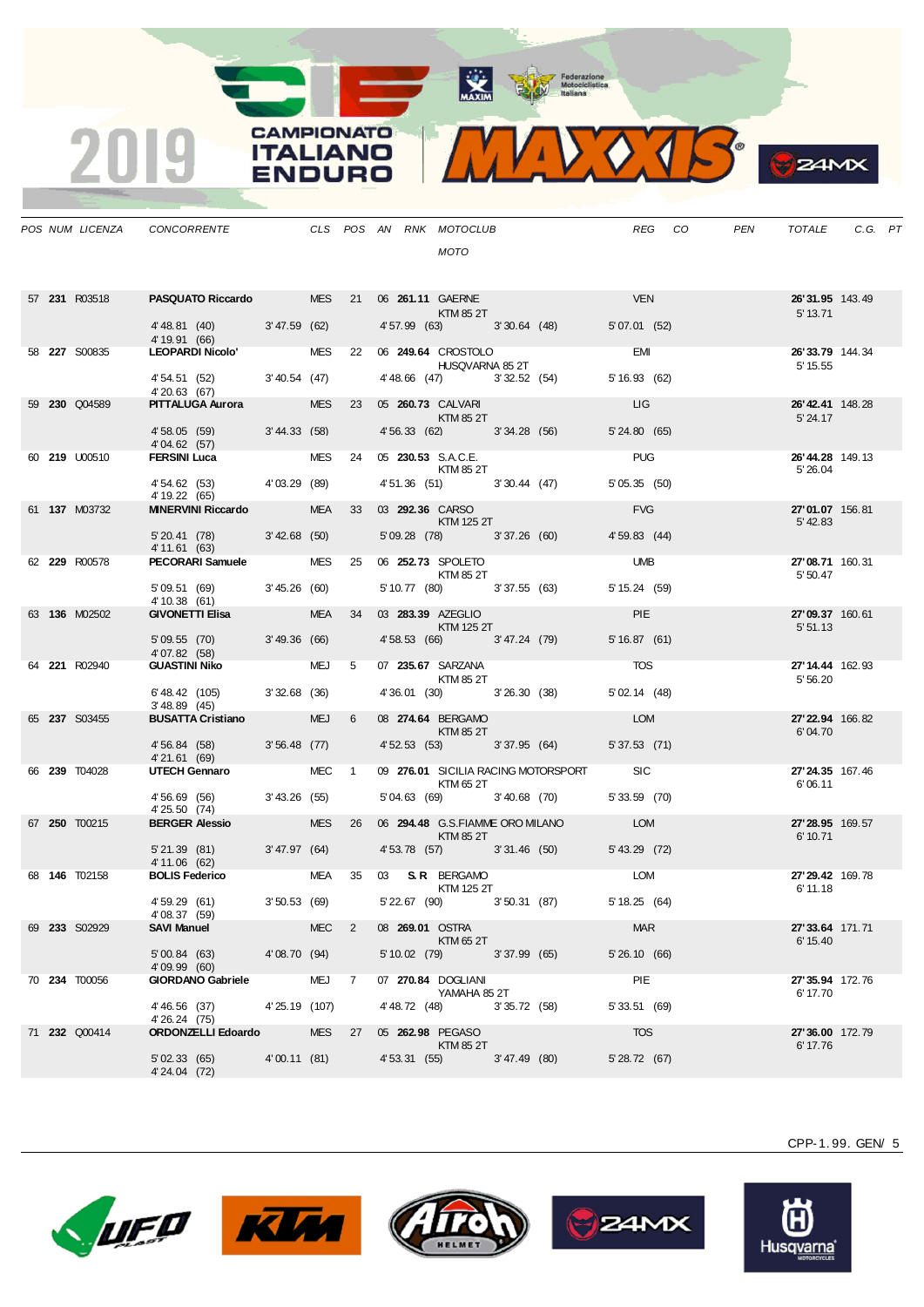Federazione<br>
Motociclistica<br>
ttaliana



|  |               |                                                                   |             |            |                 |                              | <b>MOTO</b>                                            |                                            |                |         |                              |  |
|--|---------------|-------------------------------------------------------------------|-------------|------------|-----------------|------------------------------|--------------------------------------------------------|--------------------------------------------|----------------|---------|------------------------------|--|
|  | 72 244 S03150 | <b>SCANDURRA Gioele Matteo MEJ 8</b>                              |             |            |                 | 07 280.04 SICILIA            | <b>KTM 85 2T</b>                                       |                                            |                | SIC SIC | 27' 55.02 181.49<br>6'36.78  |  |
|  |               | 5' 12.95 (72) 3' 41.24 (49)<br>4'24.56 (73)                       |             |            |                 |                              |                                                        | 5' 07.25 (74) 3' 32.37 (52) 5' 56.65 (76)  |                |         |                              |  |
|  | 73 235 U00511 | <b>FERSINI Matteo</b>                                             |             | <b>MEJ</b> | $9^{\circ}$     |                              | 07 270.94 S.A.C.E.<br>KTM 85 2T                        |                                            | <b>PUG</b>     |         | 28'00.13 183.83<br>6'41.89   |  |
|  |               | 5'02.91 (66) 4'01.14 (84)<br>$4'$ 43.66 $(82)$<br>MOLINARO Andrea |             |            |                 |                              |                                                        | 4' 55.35 (61) 3' 47.85 (81) 5' 29.22 (68)  |                |         |                              |  |
|  | 74 243 S05463 |                                                                   |             | <b>MEJ</b> | 10 <sup>°</sup> |                              | KTM 85 2T                                              | 07 279.04 HARD TRACKS/BAD BOYS BUJA MC FVG |                |         | 28'05.30 186.19<br>6'47.06   |  |
|  |               | 5' 11.13 (71) 4' 00.31 (83)<br>4'21.88 (70)                       |             |            |                 |                              |                                                        | 5' 07.01 (72) 3' 40.36 (68) 5' 44.61 (75)  |                |         |                              |  |
|  | 75 247 T00058 | <b>MARTORANO Paolo</b>                                            |             | <b>MEC</b> | 3               |                              | 08 292.22 GAERNE<br>KTM 65 2T                          |                                            | <b>VEN</b>     |         | 28' 20.74 193.26<br>7'02.50  |  |
|  |               | 5' 22.62 (83) 4' 04.28 (90)<br>4' 22.96 (71)                      |             |            |                 |                              | 5'07.10 (73) 3'39.55 (67)                              |                                            | 5' 44.23 (74)  |         |                              |  |
|  | 76 245 T00108 | <b>LOMBARDO Yuri</b>                                              |             | MEC 4      |                 |                              | 08 281.60 PEPE BEVAGNA<br>HUSQVARNA 65 2T              |                                            | <b>UMB</b>     |         | 28' 20.77 193.27<br>7' 02.53 |  |
|  |               | 5'04.74 (67) 3'48.87 (65)<br>4'45.06 (83)                         |             |            |                 |                              |                                                        | 4' 59.32 (67) 3' 43.88 (75)                | 5' 58.90 (77)  |         |                              |  |
|  | 77 254 R04751 | PASINETTI Marco MEJ                                               |             |            | 11              |                              | 07 298.91 COSTA VOLPINO<br>YAMAHA 85 2T                |                                            | <b>LOM</b>     |         | 28'38.58 201.42<br>7' 20.34  |  |
|  |               | 5' 24.35 (84) 3' 47.72 (63)<br>4' 15.83 (64)                      |             |            |                 |                              | 5'06.22 (71) 3'40.90 (71)                              |                                            | $6'23.56$ (81) |         |                              |  |
|  | 78 256 T01731 | <b>VENUTO Gabriele Elio</b>                                       |             | MEJ        |                 |                              | 12 08 299.73 BRILLI PERI<br><b>HUSQVARNA 85 2T</b>     |                                            | <b>TOS</b>     |         | 28' 49.90 206.59<br>7' 31.66 |  |
|  |               | 5' 13.94 (73) 3' 50.83 (70)<br>4'39.88 (79)                       |             |            |                 |                              |                                                        | 5' 02.37 (68) 3' 37.43 (62)                | 6' 25.45 (82)  |         |                              |  |
|  | 79 240 Q03414 | <b>FAGANEL Emily</b>                                              |             | <b>MES</b> | 28              |                              | 06 277.43 CARSO<br>KTM 85 2T                           |                                            | <b>FVG</b>     |         | 28' 55.08 208.96<br>7' 36.84 |  |
|  |               | 5' 18.04 (77) 4' 02.83 (86)                                       |             |            |                 |                              | 5' 17.73 (85) 3' 43.57 (74)                            |                                            | 6'03.92(80)    |         |                              |  |
|  | 80 241 V00450 | 4' 28.99 (77)<br>H 20.99 (11)<br>FAGANEL Gabriel                  |             | MEJ        |                 | 13    07 <b>277.75</b> CARSO |                                                        |                                            | <b>FVG</b>     |         | 29'00.34 211.37              |  |
|  |               | $5'$ 22.00 $(82)$                                                 | 3'56.31(76) |            |                 |                              | KTM 85 2T                                              | 5' 20.67 (88) 3' 42.08 (72) 6' 01.68 (79)  |                |         | 7' 42.10                     |  |
|  | 81 258 U00700 | 4'37.60 (78)<br><b>BACCINELLI Nicolo</b>                          |             | <b>MEC</b> | 5               |                              | 09 302.48 TRE LAGHI DUE                                |                                            | LOM            |         | 29'05.74 213.84              |  |
|  |               | $5'08.49(68) 3'53.85(71)$<br>4' 40.96 (80)                        |             |            |                 |                              | <b>HUSQVARNA 65 2T</b>                                 | 5' 08.18 (77) 3' 45.77 (78)                | 6'28.49 (85)   |         | 7' 47.50                     |  |
|  | 82 252 V03474 | <b>RABAGLIA Christian</b>                                         |             | MES 29     |                 |                              | 06 295.64 A.M.CROCIATI PARMA<br><b>HUSQVARNA 85 2T</b> |                                            | <b>EMI</b>     |         | 29'41.58 230.23<br>8'23.34   |  |
|  |               | $5'39.97$ (90) $4'02.15$ (85)<br>4'57.95 (86)                     |             |            |                 |                              |                                                        | 5' 15.83 (82) 3' 45.76 (77) 5' 59.92 (78)  |                |         |                              |  |
|  | 83 253 T01503 | <b>GIULIANI Matteo</b>                                            |             | MEJ        | 14              |                              | 08 298.11 PRATO<br>YAMAHA 85 2T                        |                                            | <b>TOS</b>     |         | 29' 48.72 233.50<br>8'30.48  |  |
|  |               | 5' 25.53 (85) 3' 50.50 (68)<br>4' 57.46 (85)                      |             |            |                 |                              |                                                        | 5' 17.49 (84) 3' 42.18 (73)                | 6'35.56(86)    |         |                              |  |
|  | 84 236 R02458 | PERNECHELE Floriano Empo MES                                      |             |            | 30              |                              | 06 271.79 GAERNE<br>KAWASAKI 85 2T                     |                                            | <b>VEN</b>     |         | 30'01.85 239.50<br>8'43.61   |  |
|  |               | 5' 21.17 (80) 5' 36.92 (125)<br>4' 27.57 (76)<br>4'27.57 (76)     |             |            |                 |                              |                                                        | 5' 08.01 (76) 3' 44.42 (76) 5' 43.76 (73)  |                |         |                              |  |
|  | 85 260 U00552 | GARZOTTO Cristian MEC                                             |             |            | 6               | 08 305.30 GAERNE             | 30 GAERNE<br>KAWASAKI652T<br>(94)                      |                                            | <b>VEN</b>     |         | 30'27.84 251.39<br>9'09.60   |  |
|  |               | 5' 17.54 (76) 3' 56.22 (75)<br>5' 07.27 (90)                      |             |            |                 |                              |                                                        | 5'31.07 (94) 3'49.07 (84) 6'46.67 (88)     |                |         |                              |  |
|  | 86 249 S01095 | <b>TOMASI Nicholas</b>                                            |             | <b>MEJ</b> |                 | 15 07 294.11 GAERNE          |                                                        |                                            | <b>VEN</b>     |         | 30'39.33 256.65              |  |

*POS NUM LICENZA CONCORRENTE CLS POS AN RNK MOTOCLUB REG CO PEN TOTALE C.G. PT*

**CAMPIONATO ITALIANO** 

Imi

RO

**WAXIM** 

LUFO

4' 58.68 (88)



 $5' 27.07 (86)$   $3' 54.76 (73)$   $5' 20.22 (87)$   $3' 37.03 (59)$ 





 $5'$  20.22 (87) 3' 37.03 (59)  $7'$  21.57 (94) 9' 21.09



CPP-1. 99. GEN/ 6

 $24MX$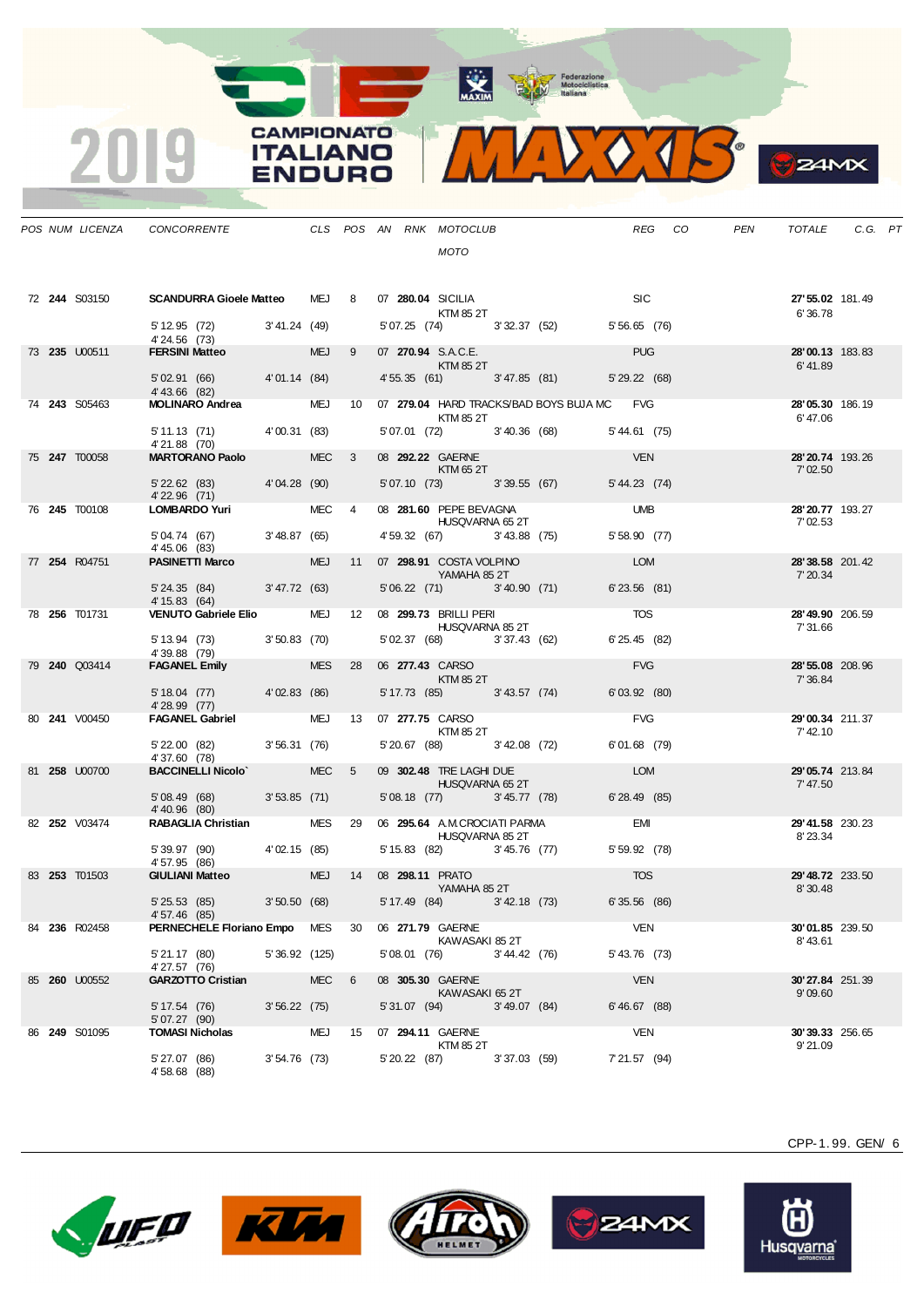MAXIM Pederazione

<u>e a s</u>

<u>android</u>

2019

**CAMPIONATO** 

**ITALIANO** 

**ENDURO** 



| <b>TOS</b><br>VERGASSOLA Jacopo MEC 7<br>87 269 T00179<br>08 326.67 SARZANA<br>HUSQVARNA 65 2T<br>30'54.84 263.74<br>9'36.60<br>5' 41.42 (91) 3' 59.80 (80)<br>5' 38.23 (101) 3' 58.14 (97)<br>6'28.01(84)<br>5'09.24(91)<br>b 09.24 (91)<br><b>RUBINELLI Tommaso</b> MEC 8<br>08 295.61 TRE LAGHI DUE<br><b>LOM</b><br>88 251 T02064<br>30'57.19 264.82<br>KTM 65 2T<br>9'38.95<br>5' 41.88 (92) 4' 06.90 (93)<br>5' 11.56 (81) 3' 49.75 (85)<br>7'08.94 (92)<br>4' 58.16 (87)<br><b>ZAMPATTI Francesco</b> MES<br>05 301.86 RS 77<br><b>LOM</b><br>89 257 R01666<br>31<br>30'57.39 264.91<br>KTM 85 2T<br>9'39.15<br>5' 28.62 (87) 3' 54.70 (72)<br>5' 37.83 (99) 3' 48.25 (82)<br>7' 25.78 (95)<br>4' 42.21 (81)<br>MARCHESIN Pietro MEJ 16 07 286.33 GAERNE<br><b>VEN</b><br>90 246 R02286<br>31'10.46 270.89<br>KTM 85 2T<br>9' 52.22<br>5' 16.08 (83) 3' 49.76 (86)<br>6'57.93 (89)<br>5' 38.21 (88) 4' 11.80 (95)<br>5'16.68(93)<br>32    05 <b>312.37    CROSTOLO</b><br><b>EMI</b><br>FRANCHINI Andrea MES<br>91 <b>261  Q00600</b><br>31'21.65 276.01<br><b>HUSQVARNA 85 2T</b><br>10'03.41<br>5' 29.82 (93) 3' 56.92 (95)<br>5' 17.43 (75) 4' 00.16 (82)<br>7'31.28 (97)<br>5'06.04(89)<br><b>MORSON Kristian MES</b><br>33  05  274.92  VARZI<br>LOM<br>92 238 Q03949<br>31'33.88 281.60<br><b>KTM 85 2T</b><br>10' 15.64<br>5' 20.49 (79) 3' 59.58 (78)<br>6' 52.01 (104)<br>5' 05.21 (70) 3' 40.52 (69)<br>6'36.07(87)<br>LAZ<br>TALOCCI Lorenzo MES<br>06 317.86 AMMOTORA<br>93 265 V02357<br>34<br>32'01.35 294.17<br>KTM 85 2T<br>10'43.11<br>5' 38.73 (89) 4' 15.54 (99)<br>5' 23.88 (91) 3' 59.14 (99)<br>7' 29.91 (96)<br>5'14.15(92)<br>MARCHI Matteo MEJ 17 08 302.50 INTIMIANO N. NOSEDA LOM<br>94 259 T00201<br>32'06.14 296.36<br>KTM 85 2T<br>10' 47.90<br>5' 45.00 (94) 4' 19.29 (106)<br>5' 35.89 (98) 3' 58.29 (98)<br>7'01.52(91)<br>5'26.15(95)<br>AUTELITANO Luca MES<br>SAR<br>05 329.01 IGLESIAS<br>95 271 R02991<br>35<br>32' 15.54 300.66<br>HUSQVARNA 85 2T<br>10' 57.30<br>5' 42.72 (93) 4' 06.75 (92)<br>5' 32.44 (95) 3' 56.83 (94)<br>7'35.07 (98)<br>5' 21.73 (94)<br><b>MANCINI ALUNNO Cesare MEC 9</b><br>09 318.87 GAERNE<br><b>VEN</b><br>96 266 T05235<br>33'01.73 321.78<br><b>HUSQVARNA 65 2T</b><br>11'43.49<br>5' 29.78 (92) 3' 58.08 (96)<br>5' 57.51 (97) 4' 18.99 (105)<br>7'39.66 (101)<br>5' 37.71 (99)<br><b>MANCINI Daniele</b><br><b>UMB</b><br><b>MEC</b><br>08 322.09 PONTE SAN GIOVANNI<br>97 268 S03847<br>10 <sup>1</sup><br>34'31.90 363.03<br><b>Example 25 KTM 65 2T</b><br>13' 13.66<br>5' 45.05 (95) 4' 39.99 (116)<br>5'38.00 (100) 4'26.53 (119) 8'16.22 (105)<br>5' 46.11 (100)<br>ROCCATO Tommaso MEJ 18 08 355.89 TRE LAGHI DUE<br>LOM<br>98 280 V02249<br>34'41.76 367.54<br>HUSQVARNA 85 2T<br>13' 23.52<br>4' 14.69 (97)<br>5' 47.90 (105) 4' 00.79 (101)<br>6' 11.28 (98)<br>7' 10.51 (93)<br>7' 16.59 (106)<br>99 277 S02979<br><b>ADAMO Alessio</b><br><b>MEC</b><br>11 08 348.86 SICILIA<br><b>SIC</b><br>34' 54.72 373.47<br>YAMAHA 65 2T<br>13' 36.48<br>5' 49.52 (106) 4' 06.77 (105)<br>5' 20.11 (124)<br>7' 44.88 (102)<br>$6'$ 22.50 $(100)$<br>5' 30.94 (96)<br><b>MEJ</b><br>EMI<br><b>BRUSCHI Marcello</b><br>07 337.76 VAL LURETTA<br>19<br><b>35'11.09</b> 380.95<br>YAMAHA 85 2T<br>13' 52.85<br>4'02.93 (87)<br>5'47.20 (96)<br>5' 19.31 (86) 3' 54.62 (93)<br>7' 39.28 (100)<br>8'27.75 (112)<br>VOLPI Asia<br><b>MES</b><br>05 S.R. BERGAMO<br>LOM<br>36<br><b>35' 48.45</b> 398.04<br>TM 85 2T<br>14' 30.21<br>7'20.60 (110)<br>4'31.76 (111)<br>5'46.39 (104) 4'15.93 (114)<br>8'20.05 (106)<br>5' 33.72 (98) |  | POS NUM LICENZA | CONCORRENTE |  |  | CLS POS AN RNK MOTOCLUB<br><b>MOTO</b> |  | REG CO | PEN | TOTALE | C.G. PT |  |
|-----------------------------------------------------------------------------------------------------------------------------------------------------------------------------------------------------------------------------------------------------------------------------------------------------------------------------------------------------------------------------------------------------------------------------------------------------------------------------------------------------------------------------------------------------------------------------------------------------------------------------------------------------------------------------------------------------------------------------------------------------------------------------------------------------------------------------------------------------------------------------------------------------------------------------------------------------------------------------------------------------------------------------------------------------------------------------------------------------------------------------------------------------------------------------------------------------------------------------------------------------------------------------------------------------------------------------------------------------------------------------------------------------------------------------------------------------------------------------------------------------------------------------------------------------------------------------------------------------------------------------------------------------------------------------------------------------------------------------------------------------------------------------------------------------------------------------------------------------------------------------------------------------------------------------------------------------------------------------------------------------------------------------------------------------------------------------------------------------------------------------------------------------------------------------------------------------------------------------------------------------------------------------------------------------------------------------------------------------------------------------------------------------------------------------------------------------------------------------------------------------------------------------------------------------------------------------------------------------------------------------------------------------------------------------------------------------------------------------------------------------------------------------------------------------------------------------------------------------------------------------------------------------------------------------------------------------------------------------------------------------------------------------------------------------------------------------------------------------------------------------------------------------------------------------------------------------------------------------------------------------------------------------------------------------------------------------------------------------------------------------------------------------------------------------------------------------------------------------------------------------------------------------------------------------------------------------------------------------------------|--|-----------------|-------------|--|--|----------------------------------------|--|--------|-----|--------|---------|--|
| 100 275 R01856<br>101 310 S05091                                                                                                                                                                                                                                                                                                                                                                                                                                                                                                                                                                                                                                                                                                                                                                                                                                                                                                                                                                                                                                                                                                                                                                                                                                                                                                                                                                                                                                                                                                                                                                                                                                                                                                                                                                                                                                                                                                                                                                                                                                                                                                                                                                                                                                                                                                                                                                                                                                                                                                                                                                                                                                                                                                                                                                                                                                                                                                                                                                                                                                                                                                                                                                                                                                                                                                                                                                                                                                                                                                                                                                                |  |                 |             |  |  |                                        |  |        |     |        |         |  |
|                                                                                                                                                                                                                                                                                                                                                                                                                                                                                                                                                                                                                                                                                                                                                                                                                                                                                                                                                                                                                                                                                                                                                                                                                                                                                                                                                                                                                                                                                                                                                                                                                                                                                                                                                                                                                                                                                                                                                                                                                                                                                                                                                                                                                                                                                                                                                                                                                                                                                                                                                                                                                                                                                                                                                                                                                                                                                                                                                                                                                                                                                                                                                                                                                                                                                                                                                                                                                                                                                                                                                                                                                 |  |                 |             |  |  |                                        |  |        |     |        |         |  |
|                                                                                                                                                                                                                                                                                                                                                                                                                                                                                                                                                                                                                                                                                                                                                                                                                                                                                                                                                                                                                                                                                                                                                                                                                                                                                                                                                                                                                                                                                                                                                                                                                                                                                                                                                                                                                                                                                                                                                                                                                                                                                                                                                                                                                                                                                                                                                                                                                                                                                                                                                                                                                                                                                                                                                                                                                                                                                                                                                                                                                                                                                                                                                                                                                                                                                                                                                                                                                                                                                                                                                                                                                 |  |                 |             |  |  |                                        |  |        |     |        |         |  |
|                                                                                                                                                                                                                                                                                                                                                                                                                                                                                                                                                                                                                                                                                                                                                                                                                                                                                                                                                                                                                                                                                                                                                                                                                                                                                                                                                                                                                                                                                                                                                                                                                                                                                                                                                                                                                                                                                                                                                                                                                                                                                                                                                                                                                                                                                                                                                                                                                                                                                                                                                                                                                                                                                                                                                                                                                                                                                                                                                                                                                                                                                                                                                                                                                                                                                                                                                                                                                                                                                                                                                                                                                 |  |                 |             |  |  |                                        |  |        |     |        |         |  |
|                                                                                                                                                                                                                                                                                                                                                                                                                                                                                                                                                                                                                                                                                                                                                                                                                                                                                                                                                                                                                                                                                                                                                                                                                                                                                                                                                                                                                                                                                                                                                                                                                                                                                                                                                                                                                                                                                                                                                                                                                                                                                                                                                                                                                                                                                                                                                                                                                                                                                                                                                                                                                                                                                                                                                                                                                                                                                                                                                                                                                                                                                                                                                                                                                                                                                                                                                                                                                                                                                                                                                                                                                 |  |                 |             |  |  |                                        |  |        |     |        |         |  |
|                                                                                                                                                                                                                                                                                                                                                                                                                                                                                                                                                                                                                                                                                                                                                                                                                                                                                                                                                                                                                                                                                                                                                                                                                                                                                                                                                                                                                                                                                                                                                                                                                                                                                                                                                                                                                                                                                                                                                                                                                                                                                                                                                                                                                                                                                                                                                                                                                                                                                                                                                                                                                                                                                                                                                                                                                                                                                                                                                                                                                                                                                                                                                                                                                                                                                                                                                                                                                                                                                                                                                                                                                 |  |                 |             |  |  |                                        |  |        |     |        |         |  |
|                                                                                                                                                                                                                                                                                                                                                                                                                                                                                                                                                                                                                                                                                                                                                                                                                                                                                                                                                                                                                                                                                                                                                                                                                                                                                                                                                                                                                                                                                                                                                                                                                                                                                                                                                                                                                                                                                                                                                                                                                                                                                                                                                                                                                                                                                                                                                                                                                                                                                                                                                                                                                                                                                                                                                                                                                                                                                                                                                                                                                                                                                                                                                                                                                                                                                                                                                                                                                                                                                                                                                                                                                 |  |                 |             |  |  |                                        |  |        |     |        |         |  |
|                                                                                                                                                                                                                                                                                                                                                                                                                                                                                                                                                                                                                                                                                                                                                                                                                                                                                                                                                                                                                                                                                                                                                                                                                                                                                                                                                                                                                                                                                                                                                                                                                                                                                                                                                                                                                                                                                                                                                                                                                                                                                                                                                                                                                                                                                                                                                                                                                                                                                                                                                                                                                                                                                                                                                                                                                                                                                                                                                                                                                                                                                                                                                                                                                                                                                                                                                                                                                                                                                                                                                                                                                 |  |                 |             |  |  |                                        |  |        |     |        |         |  |
|                                                                                                                                                                                                                                                                                                                                                                                                                                                                                                                                                                                                                                                                                                                                                                                                                                                                                                                                                                                                                                                                                                                                                                                                                                                                                                                                                                                                                                                                                                                                                                                                                                                                                                                                                                                                                                                                                                                                                                                                                                                                                                                                                                                                                                                                                                                                                                                                                                                                                                                                                                                                                                                                                                                                                                                                                                                                                                                                                                                                                                                                                                                                                                                                                                                                                                                                                                                                                                                                                                                                                                                                                 |  |                 |             |  |  |                                        |  |        |     |        |         |  |
|                                                                                                                                                                                                                                                                                                                                                                                                                                                                                                                                                                                                                                                                                                                                                                                                                                                                                                                                                                                                                                                                                                                                                                                                                                                                                                                                                                                                                                                                                                                                                                                                                                                                                                                                                                                                                                                                                                                                                                                                                                                                                                                                                                                                                                                                                                                                                                                                                                                                                                                                                                                                                                                                                                                                                                                                                                                                                                                                                                                                                                                                                                                                                                                                                                                                                                                                                                                                                                                                                                                                                                                                                 |  |                 |             |  |  |                                        |  |        |     |        |         |  |
|                                                                                                                                                                                                                                                                                                                                                                                                                                                                                                                                                                                                                                                                                                                                                                                                                                                                                                                                                                                                                                                                                                                                                                                                                                                                                                                                                                                                                                                                                                                                                                                                                                                                                                                                                                                                                                                                                                                                                                                                                                                                                                                                                                                                                                                                                                                                                                                                                                                                                                                                                                                                                                                                                                                                                                                                                                                                                                                                                                                                                                                                                                                                                                                                                                                                                                                                                                                                                                                                                                                                                                                                                 |  |                 |             |  |  |                                        |  |        |     |        |         |  |
|                                                                                                                                                                                                                                                                                                                                                                                                                                                                                                                                                                                                                                                                                                                                                                                                                                                                                                                                                                                                                                                                                                                                                                                                                                                                                                                                                                                                                                                                                                                                                                                                                                                                                                                                                                                                                                                                                                                                                                                                                                                                                                                                                                                                                                                                                                                                                                                                                                                                                                                                                                                                                                                                                                                                                                                                                                                                                                                                                                                                                                                                                                                                                                                                                                                                                                                                                                                                                                                                                                                                                                                                                 |  |                 |             |  |  |                                        |  |        |     |        |         |  |
|                                                                                                                                                                                                                                                                                                                                                                                                                                                                                                                                                                                                                                                                                                                                                                                                                                                                                                                                                                                                                                                                                                                                                                                                                                                                                                                                                                                                                                                                                                                                                                                                                                                                                                                                                                                                                                                                                                                                                                                                                                                                                                                                                                                                                                                                                                                                                                                                                                                                                                                                                                                                                                                                                                                                                                                                                                                                                                                                                                                                                                                                                                                                                                                                                                                                                                                                                                                                                                                                                                                                                                                                                 |  |                 |             |  |  |                                        |  |        |     |        |         |  |
|                                                                                                                                                                                                                                                                                                                                                                                                                                                                                                                                                                                                                                                                                                                                                                                                                                                                                                                                                                                                                                                                                                                                                                                                                                                                                                                                                                                                                                                                                                                                                                                                                                                                                                                                                                                                                                                                                                                                                                                                                                                                                                                                                                                                                                                                                                                                                                                                                                                                                                                                                                                                                                                                                                                                                                                                                                                                                                                                                                                                                                                                                                                                                                                                                                                                                                                                                                                                                                                                                                                                                                                                                 |  |                 |             |  |  |                                        |  |        |     |        |         |  |
|                                                                                                                                                                                                                                                                                                                                                                                                                                                                                                                                                                                                                                                                                                                                                                                                                                                                                                                                                                                                                                                                                                                                                                                                                                                                                                                                                                                                                                                                                                                                                                                                                                                                                                                                                                                                                                                                                                                                                                                                                                                                                                                                                                                                                                                                                                                                                                                                                                                                                                                                                                                                                                                                                                                                                                                                                                                                                                                                                                                                                                                                                                                                                                                                                                                                                                                                                                                                                                                                                                                                                                                                                 |  |                 |             |  |  |                                        |  |        |     |        |         |  |
|                                                                                                                                                                                                                                                                                                                                                                                                                                                                                                                                                                                                                                                                                                                                                                                                                                                                                                                                                                                                                                                                                                                                                                                                                                                                                                                                                                                                                                                                                                                                                                                                                                                                                                                                                                                                                                                                                                                                                                                                                                                                                                                                                                                                                                                                                                                                                                                                                                                                                                                                                                                                                                                                                                                                                                                                                                                                                                                                                                                                                                                                                                                                                                                                                                                                                                                                                                                                                                                                                                                                                                                                                 |  |                 |             |  |  |                                        |  |        |     |        |         |  |
|                                                                                                                                                                                                                                                                                                                                                                                                                                                                                                                                                                                                                                                                                                                                                                                                                                                                                                                                                                                                                                                                                                                                                                                                                                                                                                                                                                                                                                                                                                                                                                                                                                                                                                                                                                                                                                                                                                                                                                                                                                                                                                                                                                                                                                                                                                                                                                                                                                                                                                                                                                                                                                                                                                                                                                                                                                                                                                                                                                                                                                                                                                                                                                                                                                                                                                                                                                                                                                                                                                                                                                                                                 |  |                 |             |  |  |                                        |  |        |     |        |         |  |
|                                                                                                                                                                                                                                                                                                                                                                                                                                                                                                                                                                                                                                                                                                                                                                                                                                                                                                                                                                                                                                                                                                                                                                                                                                                                                                                                                                                                                                                                                                                                                                                                                                                                                                                                                                                                                                                                                                                                                                                                                                                                                                                                                                                                                                                                                                                                                                                                                                                                                                                                                                                                                                                                                                                                                                                                                                                                                                                                                                                                                                                                                                                                                                                                                                                                                                                                                                                                                                                                                                                                                                                                                 |  |                 |             |  |  |                                        |  |        |     |        |         |  |
|                                                                                                                                                                                                                                                                                                                                                                                                                                                                                                                                                                                                                                                                                                                                                                                                                                                                                                                                                                                                                                                                                                                                                                                                                                                                                                                                                                                                                                                                                                                                                                                                                                                                                                                                                                                                                                                                                                                                                                                                                                                                                                                                                                                                                                                                                                                                                                                                                                                                                                                                                                                                                                                                                                                                                                                                                                                                                                                                                                                                                                                                                                                                                                                                                                                                                                                                                                                                                                                                                                                                                                                                                 |  |                 |             |  |  |                                        |  |        |     |        |         |  |
|                                                                                                                                                                                                                                                                                                                                                                                                                                                                                                                                                                                                                                                                                                                                                                                                                                                                                                                                                                                                                                                                                                                                                                                                                                                                                                                                                                                                                                                                                                                                                                                                                                                                                                                                                                                                                                                                                                                                                                                                                                                                                                                                                                                                                                                                                                                                                                                                                                                                                                                                                                                                                                                                                                                                                                                                                                                                                                                                                                                                                                                                                                                                                                                                                                                                                                                                                                                                                                                                                                                                                                                                                 |  |                 |             |  |  |                                        |  |        |     |        |         |  |
|                                                                                                                                                                                                                                                                                                                                                                                                                                                                                                                                                                                                                                                                                                                                                                                                                                                                                                                                                                                                                                                                                                                                                                                                                                                                                                                                                                                                                                                                                                                                                                                                                                                                                                                                                                                                                                                                                                                                                                                                                                                                                                                                                                                                                                                                                                                                                                                                                                                                                                                                                                                                                                                                                                                                                                                                                                                                                                                                                                                                                                                                                                                                                                                                                                                                                                                                                                                                                                                                                                                                                                                                                 |  |                 |             |  |  |                                        |  |        |     |        |         |  |
|                                                                                                                                                                                                                                                                                                                                                                                                                                                                                                                                                                                                                                                                                                                                                                                                                                                                                                                                                                                                                                                                                                                                                                                                                                                                                                                                                                                                                                                                                                                                                                                                                                                                                                                                                                                                                                                                                                                                                                                                                                                                                                                                                                                                                                                                                                                                                                                                                                                                                                                                                                                                                                                                                                                                                                                                                                                                                                                                                                                                                                                                                                                                                                                                                                                                                                                                                                                                                                                                                                                                                                                                                 |  |                 |             |  |  |                                        |  |        |     |        |         |  |
|                                                                                                                                                                                                                                                                                                                                                                                                                                                                                                                                                                                                                                                                                                                                                                                                                                                                                                                                                                                                                                                                                                                                                                                                                                                                                                                                                                                                                                                                                                                                                                                                                                                                                                                                                                                                                                                                                                                                                                                                                                                                                                                                                                                                                                                                                                                                                                                                                                                                                                                                                                                                                                                                                                                                                                                                                                                                                                                                                                                                                                                                                                                                                                                                                                                                                                                                                                                                                                                                                                                                                                                                                 |  |                 |             |  |  |                                        |  |        |     |        |         |  |









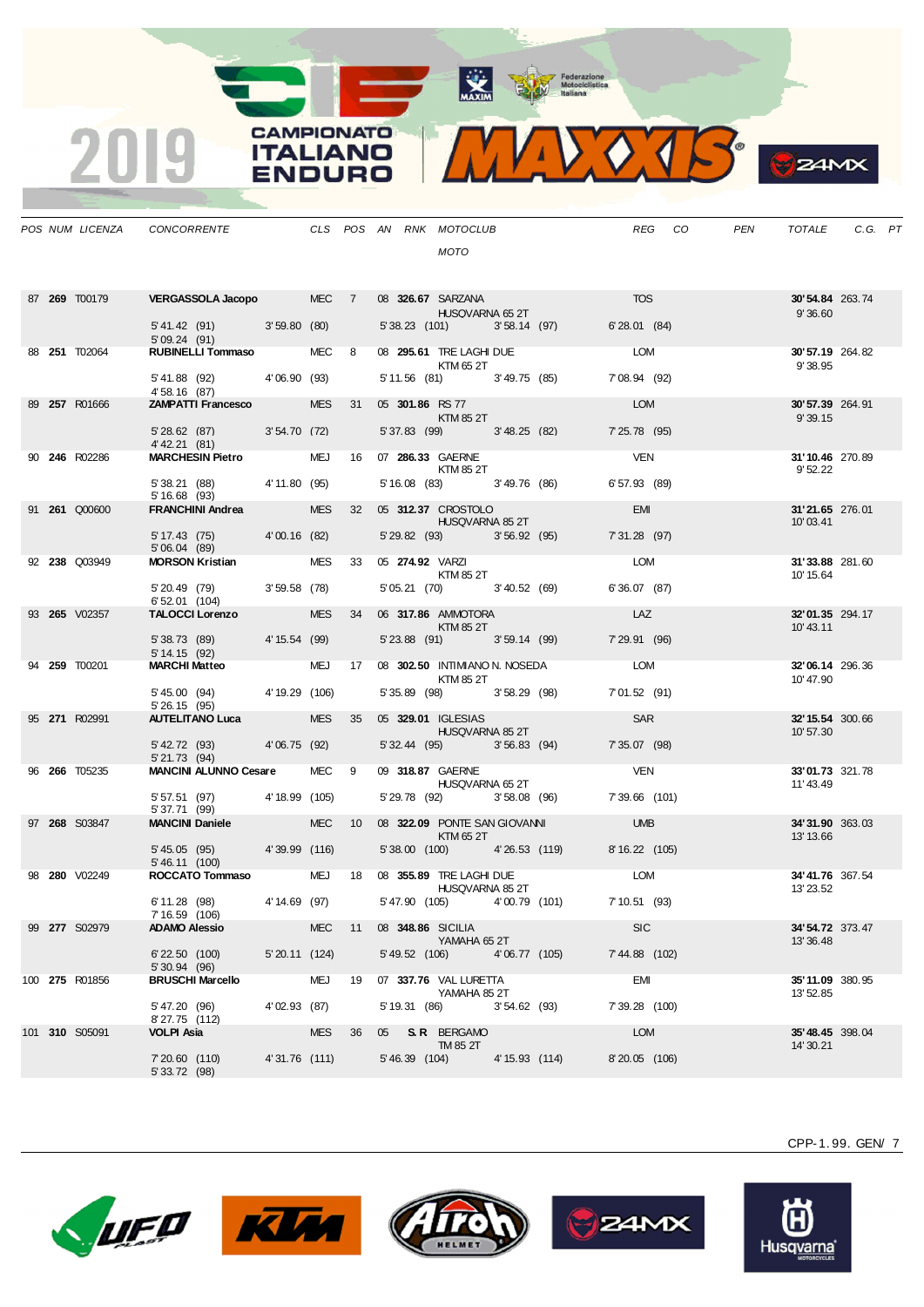

**B**ZAMX

|  | POS NUM LICENZA        | CONCORRENTE                                   |                |            |    |                    | CLS POS AN RNK MOTOCLUB                           | REG<br>CO      | PEN | TOTALE                             | $C.G.$ $PT$ |  |
|--|------------------------|-----------------------------------------------|----------------|------------|----|--------------------|---------------------------------------------------|----------------|-----|------------------------------------|-------------|--|
|  |                        |                                               |                |            |    |                    | MOTO                                              |                |     |                                    |             |  |
|  |                        |                                               |                |            |    |                    |                                                   |                |     |                                    |             |  |
|  | 102 <b>262</b> T00531  | PITZOI Diego                                  |                | MEC        |    |                    | 12 08 314.28 TORRE DELLA MELORIA TOS<br>KTM 65 2T |                |     | 36' 58.65 430.15<br>15' 40.41      |             |  |
|  |                        | 11'46.04 (129) 4'15.40 (98)<br>4' 55.91 (84)  |                |            |    |                    | 5' 21.82 (89) 4' 12.74 (111)                      | 6'26.74 (83)   |     |                                    |             |  |
|  | 103 294 T00476         | <b>GAZZARI Carlos</b>                         |                | <b>MES</b> | 37 |                    | 06 405.04 ALTA VAL TREBBIA<br>SUZUKI 85 2T        | <b>LIG</b>     |     | 37'07.65 434.27<br>15' 49.41       |             |  |
|  |                        | 6'28.78 (102) 4'41.89 (118)                   |                |            |    |                    | 5' 58.40 (109) 4' 07.08 (106)                     | 8'30.29 (111)  |     |                                    |             |  |
|  | 104 288 T04186         | 7'21.21 (107)<br><b>GROSSI Giacomo</b>        |                | MEC 13     |    |                    | 09 378.12 CROSTOLO                                | <b>EMI</b>     |     | 37' 15.24 437.74                   |             |  |
|  |                        | 7' 39.32 (115)                                | 4' 13.91 (96)  |            |    |                    | KTM 65 2T<br>6'06.59 (112) 4'20.20 (116)          | 8'30.37 (112)  |     | 15' 57.00                          |             |  |
|  | 105 295 T04814         | 6'24.85 (101)<br><b>PRETTO Tommaso</b>        |                | <b>MEC</b> | 14 |                    | 09 405.75 BRILLI PERI                             | <b>TOS</b>     |     | 37'44.91 451.31                    |             |  |
|  |                        | 6'57.13 (106) 4'53.70 (119)                   |                |            |    |                    | HUSQVARNA 65 2T<br>5' 59.27 (110) 4' 18.19 (115)  | 8'48.96 (117)  |     | 16' 26.67                          |             |  |
|  | 106 290 Q04772         | $6' 47.66$ (103)<br>GIVONETTI Elena           |                | <b>MES</b> | 38 |                    | 05 389.72 AZEGLIO                                 | PIE            |     | 38'05.40 460.69                    |             |  |
|  |                        | 7'25.53 (113) 4'59.59 (122)                   |                |            |    |                    | KTM 85 2T<br>6' 14.56 (113) 4' 26.44 (118)        | 8'30.99 (113)  |     | 16' 47.16                          |             |  |
|  | 107 293 R01986         | 6'28.29 (102)<br><b>FIORILLI Niccolo'</b>     |                | <b>MES</b> | 39 |                    | 06 397.77 BRILLI PERI                             | <b>TOS</b>     |     | 38'21.72 468.15                    |             |  |
|  |                        |                                               | 4'33.24 (112)  |            |    |                    | KTM 85 2T<br>6'04.93 (111) 4'11.21 (109)          |                |     | 17'03.48                           |             |  |
|  |                        | 6'35.00(103)<br>8'37.14 (113)                 |                |            |    |                    |                                                   | 8'20.20 (107)  |     |                                    |             |  |
|  | 108 281 U00168         | <b>FRANCHINI Manuel</b>                       |                | <b>MEC</b> | 15 |                    | 09 358.24 CROSTOLO<br>HUSQVARNA 65 2T             | <b>EMI</b>     |     | 38' 57.77 484.64<br>17' 39.53      |             |  |
|  |                        | 6'28.14 (101) 4'36.38 (114)<br>10'20.74 (126) |                |            |    |                    | 6'24.06 (118) 4'07.21 (107)                       | 7'01.24 (90)   |     |                                    |             |  |
|  | 109 297 R00781         | SONCIN Isabella <b>SONCIN</b>                 |                | <b>MES</b> | 40 |                    | 05 416.71 VARZI<br>HUSQVARNA 85 2T                | LOM            |     | 39'07.83 489.24<br>17' 49.59       |             |  |
|  |                        | 7'22.25 (111) 4'27.02 (109)<br>7' 48.45 (109) |                |            |    |                    | 6' 18.07 (116) 4' 28.65 (120)                     | 8' 43.39 (115) |     |                                    |             |  |
|  | 110 279 V00059         | <b>BONETTI Nicolo</b>                         |                | MES        | 41 |                    | 05 355.32 RS 77<br>KTM 85 2T                      | LOM            |     | 39'48.09 507.66<br>18'29.85        |             |  |
|  |                        | 8'06.14 (123) 4'40.83 (117)                   |                |            |    |                    | 7' 20.10 (127) 4' 04.41 (104)                     | 8'07.64 (104)  |     |                                    |             |  |
|  | 111 <b>272</b> V03406  | 7' 28.97 (108)<br><b>MEAZZINI Francesco</b>   |                | <b>MEJ</b> | 20 |                    | 07 330.79 A.M. ARETINA                            | <b>TOS</b>     |     | 40'26.25 525.11                    |             |  |
|  |                        | $6' 40.63$ (104)                              | 3'54.82(74)    |            |    |                    | KTM 85 2T<br>5' 33.85 (96) 3' 50.42 (88)          | 8'24.45 (109)  |     | 19'08.01                           |             |  |
|  | 112 282 U00432         | 12'02.08 (128)<br><b>GRASSI Gabriel</b>       |                | <b>MEC</b> | 16 |                    | 09 364.92 BERGAMO                                 | LOM            |     | 41'02.95 541.90                    |             |  |
|  |                        | 7' 40.49 (116)                                | 4'30.27 (110)  |            |    |                    | YAMAHA 65 2T<br>5' 50.66 (107) 4' 15.82 (113)     | 8'47.71 (116)  |     | 19' 44.71                          |             |  |
|  | 113 285 T03906         | 9'58.00 (124)<br><b>ZORDAN Mirco</b>          |                | <b>MEJ</b> | 21 |                    | 07 371.90 CIVEZZANO                               | <b>PTR</b>     |     | 41'06.45 543.50                    |             |  |
|  |                        | 8'03.63 (121)                                 | 4' 15.74 (100) |            |    |                    | HUSQVARNA 85 2T<br>6'21.27 (117) 4'14.28 (112)    | 8'31.65 (114)  |     | 19' 48.21                          |             |  |
|  |                        | 9'39.88 (121)                                 |                | MES        |    | 06 334.77 S.A.C.E. |                                                   | <b>PUG</b>     |     |                                    |             |  |
|  | 114 274 U00509         | <b>CALABRESE Mario</b>                        |                |            | 42 |                    | KTM 85 2T                                         |                |     | 41'15.58 547.68<br>19' 57.34       |             |  |
|  |                        | 6' 18.87 (99)<br>9' 59.84 (125)               | 4'03.24 (88)   |            |    |                    | 5' 34.57 (97) 3' 53.37 (91)                       | 11'25.69 (128) |     |                                    |             |  |
|  | 115 286 U01260         | <b>DELLAI Benedetta</b>                       |                | <b>MES</b> | 43 |                    | 06 374.46 CIVEZZANO<br>HUSQVARNA 85 2T            | <b>PTR</b>     |     | <b>41'21.65</b> 550.45<br>20'03.41 |             |  |
|  |                        | 8'36.40 (125)<br>9'07.98 (119)                | 4' 17.32 (102) |            |    | 6'54.08 (123)      | 4'03.90 (103)                                     | 8'21.97 (108)  |     |                                    |             |  |
|  | 116 <b>304 U</b> 01223 | <b>BOANO Jeremy</b>                           |                | <b>MEC</b> | 17 |                    | 09 478.48 DOGLIANI<br>YAMAHA 65 2T                | PIE            |     | 41'22.86 551.01<br>20'04.62        |             |  |
|  |                        | 7' 06.27 (107)<br>8'43.45 (115)               | 4'37.75 (115)  |            |    | 6' 29.87 (119)     | 4'21.05 (117)                                     | 10'04.47 (123) |     |                                    |             |  |

**CAMPIONATO** 

**ITALIANO** 

**ENDURO** 

2019









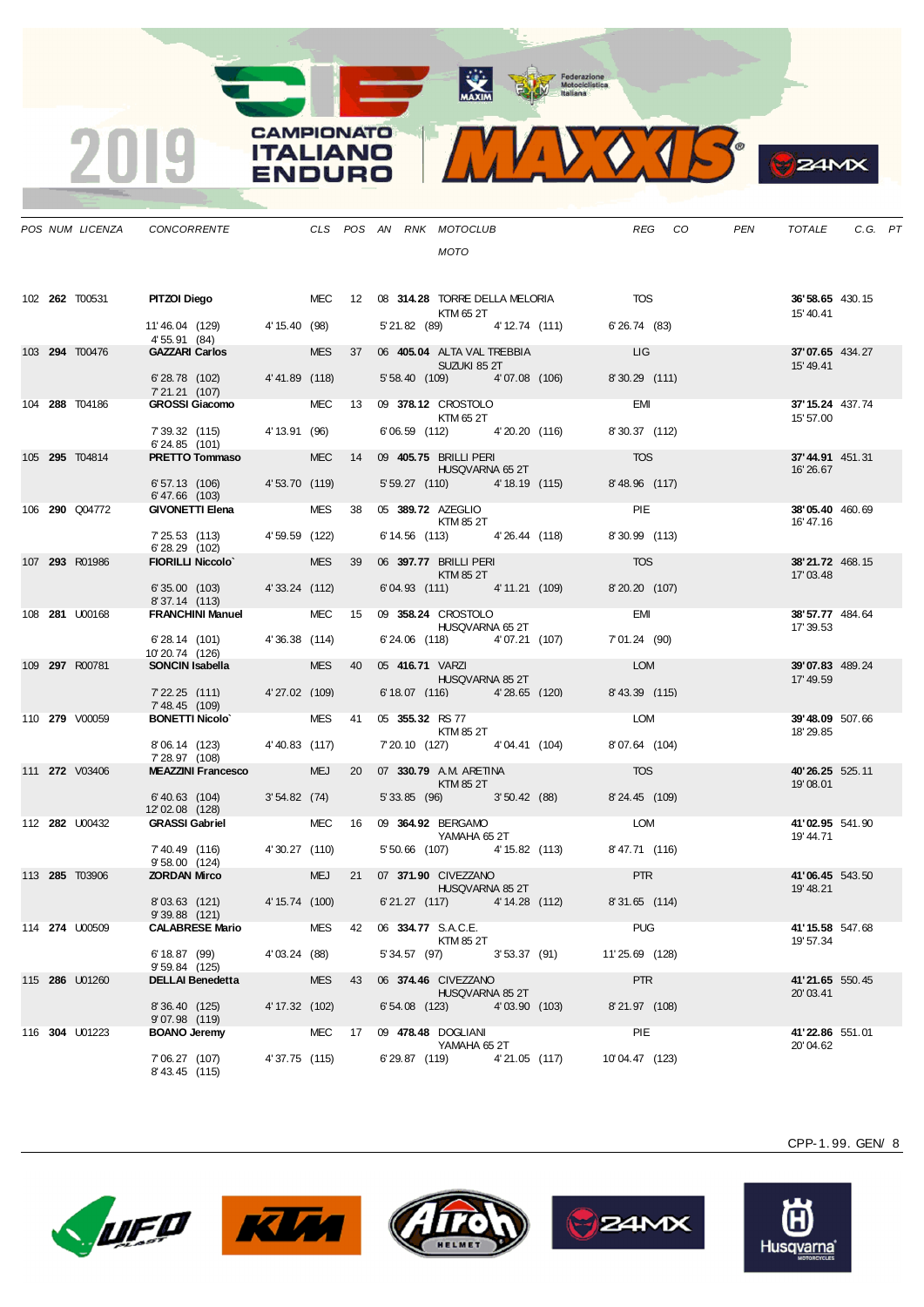Maxim Metociclistica



|  | POS NUM LICENZA       | CONCORRENTE                                       |            |    | CLS POS AN RNK MOTOCLUB                |                                               | <b>REG</b>    | CO. | PEN | <b>TOTALE</b>                | C.G. PT |  |
|--|-----------------------|---------------------------------------------------|------------|----|----------------------------------------|-----------------------------------------------|---------------|-----|-----|------------------------------|---------|--|
|  |                       |                                                   |            |    | <b>MOTO</b>                            |                                               |               |     |     |                              |         |  |
|  |                       |                                                   |            |    |                                        |                                               |               |     |     |                              |         |  |
|  | 117 278 T01223        | <b>TORNABONI Nicolas</b> MEJ                      |            |    |                                        |                                               |               |     |     | 42'08.53 571.90              |         |  |
|  |                       | 7' 45.30 (118) 4' 17.69 (104)                     |            |    | KTM 85 2T                              | 6'38.93 (120) 4'31.68 (122) 7'48.44 (103)     |               |     |     | 20' 50.29                    |         |  |
|  | 118 306 U01507        | 11'06.49 (127)<br><b>DURANTE Ettore</b>           | <b>MEC</b> | 18 |                                        | 09 514.10 FUORINGIRO SAVONA LIGNALES          |               |     |     | 42'56.58 593.87              |         |  |
|  |                       | 7' 16.92 (109) 6' 19.41 (129)                     |            |    | KTM 65 2T                              | 6' 39.67 (121) 4' 46.63 (126)                 | 9'34.65 (120) |     |     | 21'38.34                     |         |  |
|  | 119 309 S04063        | 8' 19.30 (111)<br><b>CINUZZI Pietro</b>           | <b>MES</b> | 44 | 05 S.R. BRILLI PERI                    |                                               | <b>TOS</b>    |     |     | 43'01.38 596.07              |         |  |
|  |                       | 11'49.60 (130) 4'17.40 (103)<br>6' 52.47 (105)    |            |    | KTM 85 2T                              | 6' 17.47 (115) 4' 11.41 (110)                 | 9'33.03 (119) |     |     | 21'43.14                     |         |  |
|  | 120 291 T03238        | <b>GATTI Mattia</b>                               | <b>MEJ</b> |    | 23 08 390.29 CAIRATESE                 |                                               | LOM           |     |     | 43'08.68 599.41              |         |  |
|  |                       | 8'31.24 (124) 4'25.61 (108)<br>9' 40.93 (122)     |            |    | KTM 85 2T                              | 6' 14.59 (114) 4' 11.00 (108) 10' 05.31 (124) |               |     |     | 21'50.44                     |         |  |
|  | 121 270 U00129        | <b>CABASS Davide CABASS</b>                       | <b>MEC</b> | 19 | 09 327.21 CARSO 2009 2012<br>KTM 65 2T |                                               | <b>EVG</b>    |     |     | 43'19.89 604.54              |         |  |
|  |                       | 16' 35.72 (133) 3' 59.75 (79)<br>5' 31.01 (97)    |            |    |                                        | 5' 43.93 (103) 3' 50.75 (89) 7' 38.73 (99)    |               |     |     | 22'01.65                     |         |  |
|  | 122 299 S02810        | <b>CALDERONI Alex</b>                             | <b>MES</b> | 45 | HUSQVARNA 85 2T                        | 05 439.22 MADONNINA DEI CENTAURI INT.L        | <b>PIE</b>    |     |     | 43'46.26 616.60<br>22' 28.02 |         |  |
|  |                       | 7'41.11 (117) 4'55.60 (120)<br>9' 13.05 (120)     |            |    |                                        | 7'04.38 (126) 4'29.63 (121) 10'22.49 (126)    |               |     |     |                              |         |  |
|  | 123 296 T00858        | <b>BARNI Francesco BARNI</b>                      | <b>MEC</b> | 20 | 08 416.39 PRATO<br>YAMAHA 65 2T        |                                               | <b>TOS</b>    |     |     | 44'55.66 648.34<br>23' 37.42 |         |  |
|  |                       | 7' 56.79 (120) 6' 21.89 (130)<br>8'56.23 (117)    |            |    |                                        | 7'23.28 (129) 4'41.01 (124) 9'36.46 (121)     |               |     |     |                              |         |  |
|  | 124 292 T03239        | 8'56.23 (117)<br><b>CAMBIANICA Filippo</b> MEC 21 |            |    | KTM 65 2T                              | 09 394.76 COSTA VOLPINO LOM                   |               |     |     | 46'24.07 688.78<br>25' 05.83 |         |  |
|  |                       | 8'56.69 (126) 6'21.90 (131)<br>8'40.82 (114)      |            |    |                                        | 7' 20.41 (128) 5' 03.65 (128) 10' 00.60 (122) |               |     |     |                              |         |  |
|  | 125 302 T05434        | BERGAMASCO Alessandro                             | <b>MEC</b> |    |                                        | 22 09 475.89 ISONTINO<br>KTM 65 2T            |               |     |     | 47'00.49 705.44              |         |  |
|  |                       | 7' 39.26 (114) 5' 06.33 (123)<br>8'44.09 (116)    |            |    |                                        | 6' 41.40 (122) 5' 20.86 (130) 13' 28.55 (129) |               |     |     | 25' 42.25                    |         |  |
|  | 126 <b>267</b> R04531 | <b>BONANNI Michele</b>                            | <b>MEJ</b> | 24 | KTM 85 2T                              | 07 319.64 ENDURISTISTRETTI LAZ                |               |     |     | 47'18.92 713.87<br>26'00.68  |         |  |
|  |                       | 14'20.26 (132) 4'59.49 (121)<br>9' 52.19 (123)    |            |    |                                        | 5' 40.46 (102) 3' 59.21 (100)                 | 8'27.31 (110) |     |     |                              |         |  |
|  | 127 305 T03995        | <b>MONTI Matteo</b>                               | <b>MEC</b> | 23 | 08 492.16 CAIRATESE<br>KTM652T         |                                               | <b>LOM</b>    |     |     | 48'06.72 735.74<br>26' 48.48 |         |  |
|  |                       | 9' 44.94 (128) 7' 01.98 (132)<br>8'59.60 (118)    |            |    |                                        | 7'02.82 (125) 4'46.39 (125) 10'30.99 (127)    |               |     |     |                              |         |  |
|  | 128 300 U03985        | MENI Filippo MEC 24 09 445.61 COSTA VOLPINO       |            |    | KAWASAKI 65 2T                         |                                               | <b>LOM</b>    |     |     | 50'57.24<br>29' 39.00        |         |  |
|  |                       | 7' 25.44 (112)<br>7' 58.26 (110)                  |            |    | 6'02.44 (127) 14'19.55 (133)           | 5'03.07 (127) 10'08.48 (125)                  |               |     |     |                              |         |  |

**CAMPIONATO** 

**ITALIANO** 

ENDURO

2019

## NON ARRIVATI

| 283 S05041    | <b>FANTICINI Leonardo</b> | <b>MEJ</b>       | 08 365,30 FORNOVO<br>YAMAHA 85 2T          | EMI RIT 5^ PROVA CT3 - CROSS TEST |
|---------------|---------------------------|------------------|--------------------------------------------|-----------------------------------|
|               | 7' 45.44 (119)            | 4'16.96(101)     | 5' 32.19 (131)<br>5' 51.85 (108)           | 8'50.91<br>(118)                  |
| V02372<br>301 | <b>SIMONE Amedeo</b>      | <b>MEJ</b>       | 08 449.77 TRE LAGHI DUE<br>HUSQVARNA 85 2T | LOM RIT 5^ PROVA CO2 - CO 2       |
|               | 7' 11.84 (108)            | 4'35.34 (113)    | 4'37.09 (123)<br>6' 59.75 (124)            |                                   |
| 303 T05267    | <b>GENTILE Edoardo</b>    | <b>MEJ</b>       | 07 477.98 PONTE SAN GIOVANNI<br>KTM 85 2T  | UMB RIT 5^ PROVA CO2 - CO 2       |
|               | (122)<br>8'04.37          | (128)<br>6'07.01 | (130)<br>5'05.80<br>10' 25.17<br>(129)     |                                   |









CPP-1. 99. GEN/ 9

 $24MX$